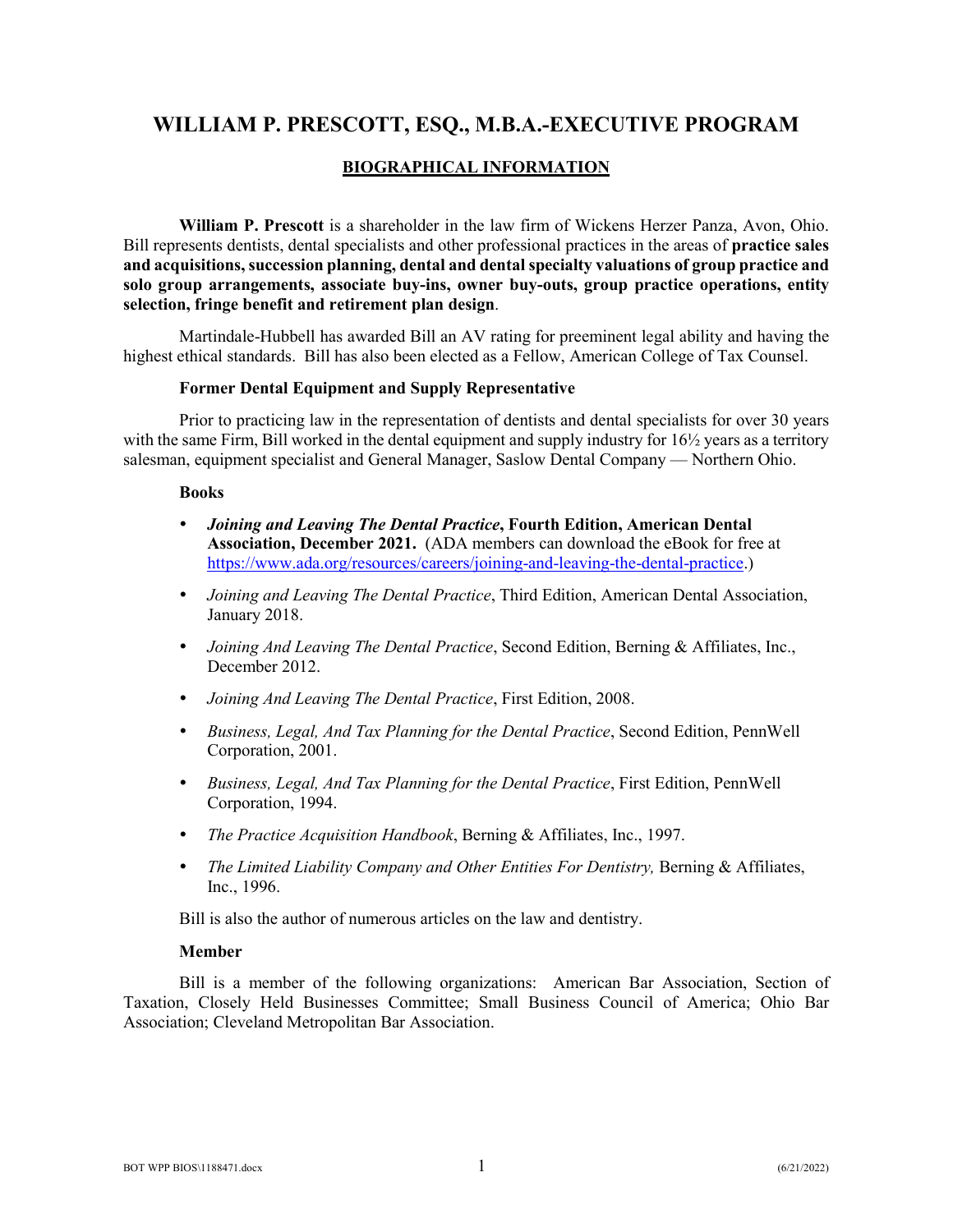#### **Appointments**

Fellow, American College of Tax Counsel; ADA Consultant, 2017-2018; American Bar Association, Section of Taxation, Closely Held Businesses Committee, Chair, 2007-2009 Term; Vice-Chair, Professional Practices, 2009-Present; Editorial Board, *The Practical Tax Lawyer*, American Law Institute, 2007-Present.

> **Wickens Herzer Panza 35765 Chester Road • Avon, OH 44011 Phone 440/695-8067 • Cell 440/320-8984 • Fax 440/695-8098 [WPrescott@WickensLaw.com](mailto:WPrescott@WickensLaw.com) [www.PrescottDentalLaw.com](http://www.prescottdentallaw.com/)**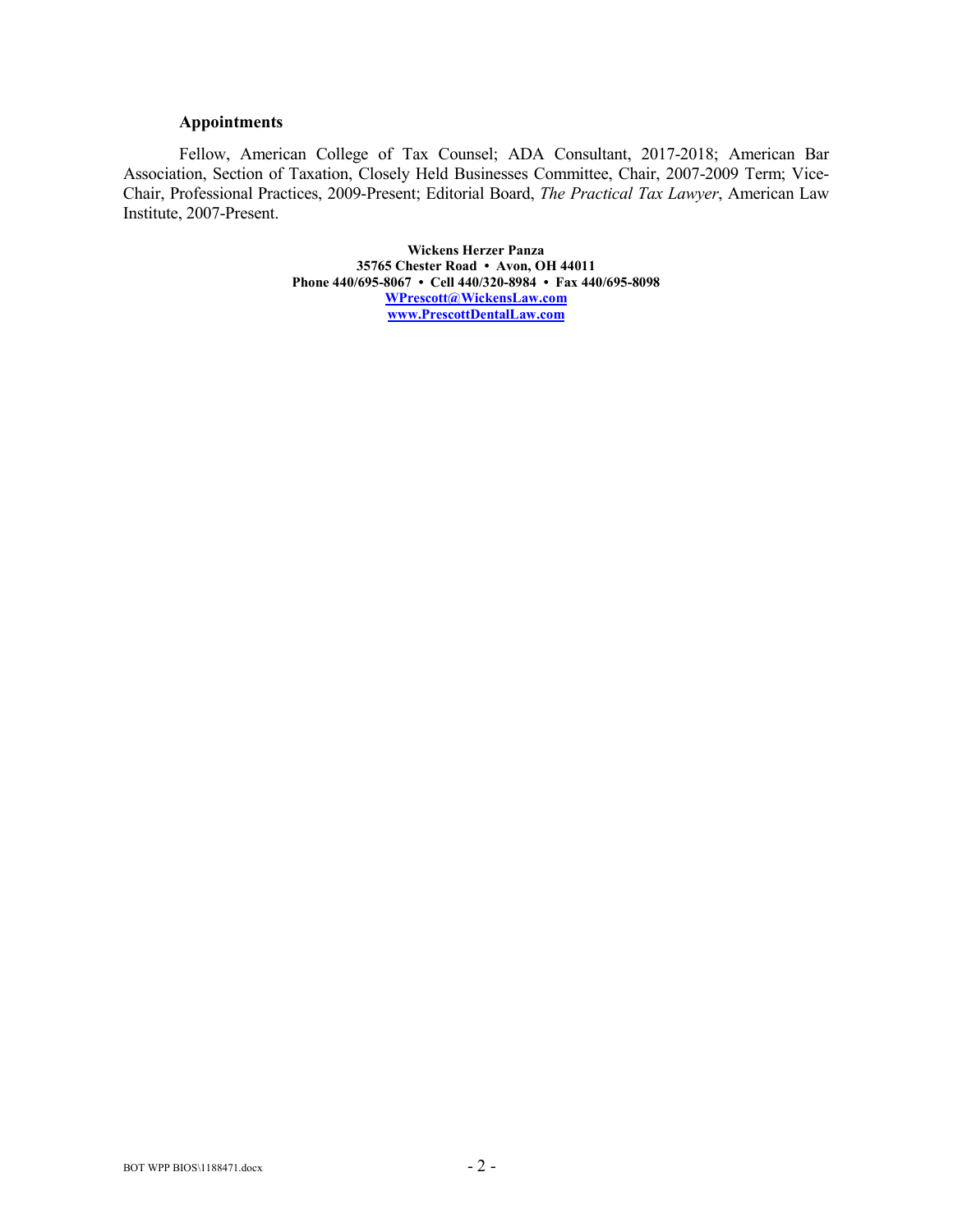#### **BIOGRAPHICAL INFORMATION**

#### **ARTICLES**

### **A. 2022**

- 1. "Avoiding disputes and dispute resolution in partnerships", *Dental Economics*, June 2022.
- 2. "Appropriate associate compensation", Prescott's Perspective on Transitions, *Dental Economics*, March 2022.
- 3. "Representing the Professional Selling or Purchasing a Minority Interest in a Corporate Practice", *The Practical Tax Lawyer*, March 2022, Co-authored with Adam Abrahams, Esq. and Galina P. Petrova, Esq.

### **B. 2021**

- 1. "What "almost equal" equals; associate retreatment provisions", Prescott's Perspective on Transitions, *Dental Economics*, December 2021.
- 2. "Determining the purchase price of your practice; should you sell the building?", Prescott's Perspective on Transitions, *Dental Economics*, October 2021.
- 3. "Transitions Roundtable", *Dental Economics*, August 2021, Roundtable co-written with Amy Morgan.
- 4. "New associate's potential ownership; building production as a part-time associate", Prescott's Perspective on Transitions, *Dental Economics*, August 2021.
- 5. "Transitions Roundtable", *Dental Economics*, July 2021, Roundtable with Thomas L. Snyder, DMD, MBA.

### **C. 2020**

- 1. "Transitions Roundtable", *Dental Economics*, December 2020, Roundtable with Allen M. Schiff, CPA, CFE.
- 2. "The pandemic's effect on selling or purchasing a dental practice" (Part 2), *Dental Economics*, December 2020.
- 3. "The pandemic's effect on selling or purchasing a dental practice" (Part 1), *Dental Economics*, November 2020.
- 4. "Practice values: Now what's it worth?" (Part 2), *Dental Economics*, October 2020.
- 5. "Practice values: Now what's it worth?" (Part 1), *Dental Economics*, September 2020.
- 6. "Employee vs. Independent Contractor: Establishing the Right Classification", *Focus*, January-February 2020, Co-authored with David Thein, DDS, MSD, MBA.
- 7. "Transitions Roundtable", *Dental Economics*, February 2020, Roundtable with Thomas L. Snyder, DMD, MBA.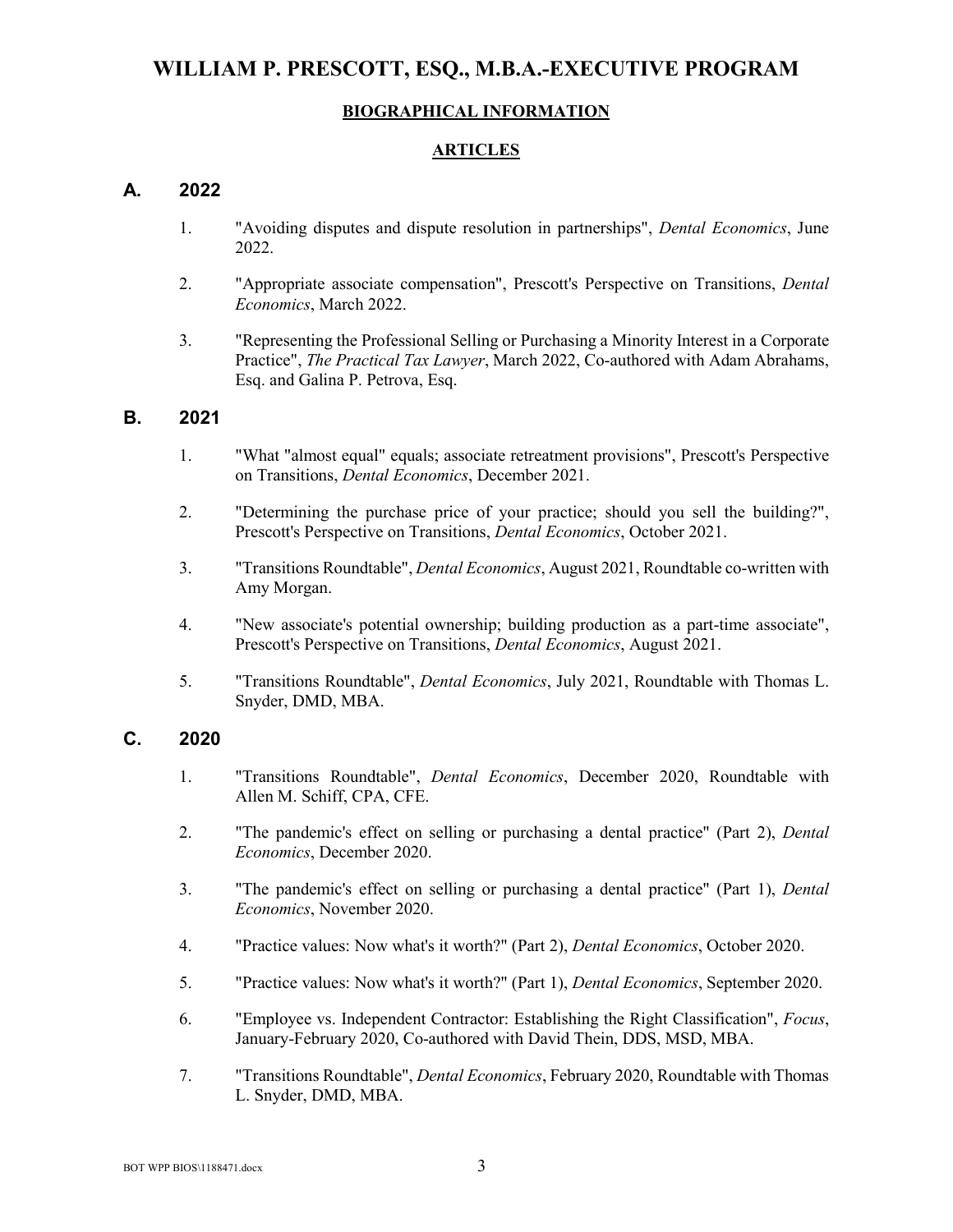## **BIOGRAPHICAL INFORMATION**

### **ARTICLES - Continued**

8. "Successfully onboarding an associate", *Dental Economics*, January 2020.

## **D. 2019**

- 1. "Partnerships: Do those seemingly unfair tax rules still apply?", *Dental Economics*, December 2019.
- 2. "Strategic planning: How does it apply to me?" (Part 3), *Dental Economics*, November 2019.
- 3. "Strategically managing risks" (Part 2), *Dental Economics*, October 2019.
- 4. "Strategically assessing practice exit and entry choices" (Part 1), *Dental Economics*, September 2019.
- 5. "Entity choice: Opportunities and traps" (Part 2), *Dental Economics*, August 2019.
- 6. "Entity choice: Opportunities and traps" (Part 1), *Dental Economics*, July 2019.
- 7. "Transitions Roundtable", *Dental Economics*, February 2019, Roundtable with Allen Schiff, CFE, CPA.

### **E. 2018**

- 1. "Worker Classification Best Practices and Remedies for Error: Options for Professional Practices", *The Practical Tax Lawyer*, Fall 2018, Co-authored with Betty J. Williams, Esq., Galina Petrova, Esq., Robb A. Longman, Esq.
- 2. "Transitions Roundtable", *Dental Economics*, September 2018, with Brandon S. Collier, J.D., LL.M.
- 3. "Professional Practice Transitions, Section 197, And The Anti-Churning Rules", *The Practical Tax Lawyer*, Summer 2018, Co-authored with Mark P. Altieri, J.D., LL.M., CPA, PFS.
- 4. "Section 199A and entity selection", *Dental Economics*, July 2018.

## **F. 2017**

- 1. "Worker classification: A continuing problem", *Dental Economics*, October 2017.
- 2. "Group practice: Sharing pay, control, and other stuff" (Part 3), *Dental Economics*, September 2017.
- 3. "Group practice: Getting in and getting out unscathed" (Part 2), *Dental Economics*, August 2017.
- 4. "Group practice: Look before you leap, especially into a nontraditional group" (Part 1), *Dental Economics*, July 2017.
- 5. "The dental associate contract" (Part 2), *Dental Economics*, June 2017.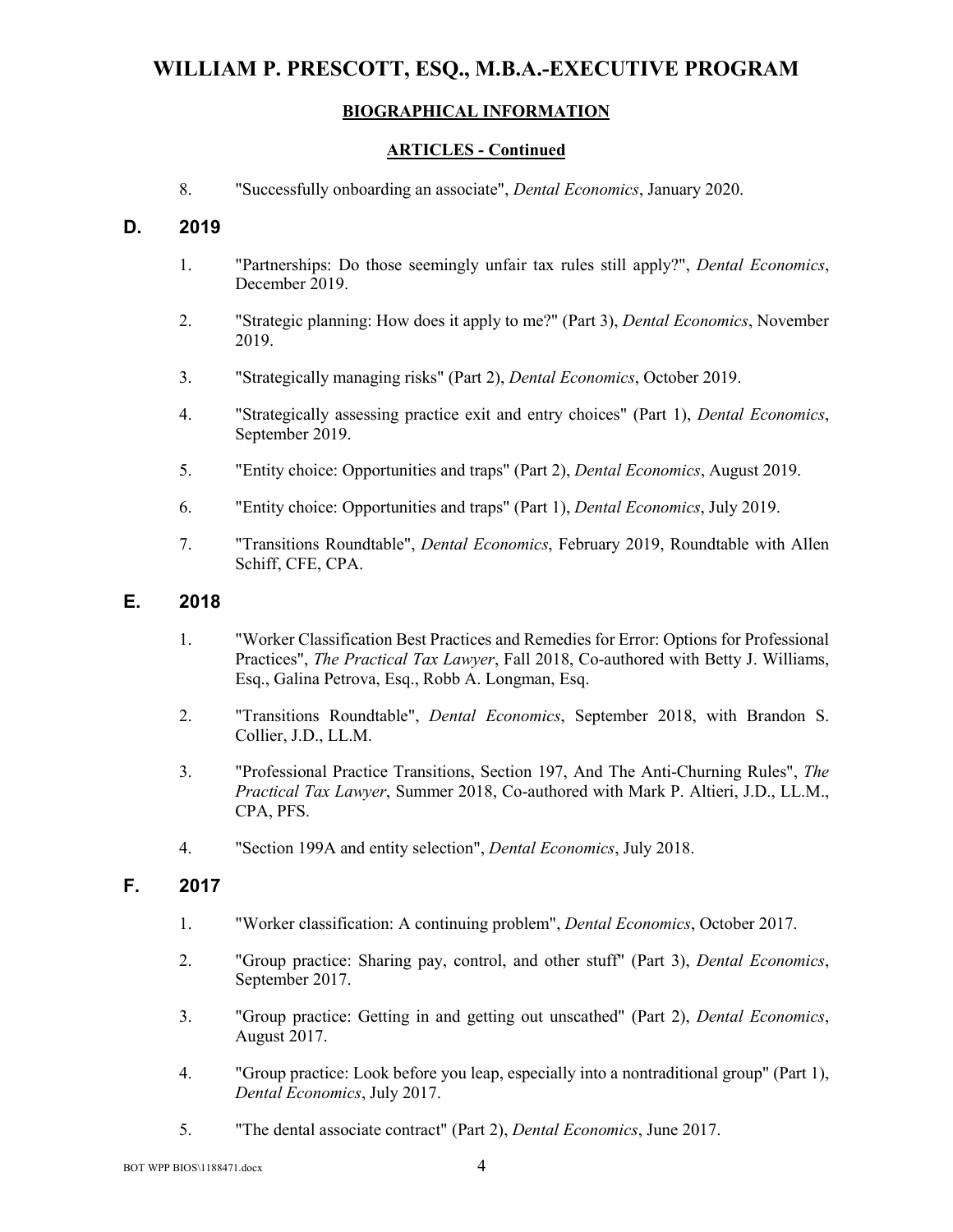## **BIOGRAPHICAL INFORMATION**

### **ARTICLES - Continued**

- 6. "The dental associate contract" (Part 1), *Dental Economics*, May 2017.
- 7. "Personal Goodwill in Asset Sale of "C" Corporations", *The Practical Tax Lawyer*, Spring 2017, Co-authored with Mark G. Sklarz; Jeffrey M. Dirmann; Evangeline V. Kliegman.
- 8. "Worker Classification Issues: Generally and in Professional Practices", *The Practical Tax Lawyer*, Winter 2017, Co-authored with Mark P. Altieri, J.D., LL.M., CPA, PFS; Kelly A. VanDenHaute, J.D.; Russell I. Tietz, CPA.

## **G. 2016**

- 1. "Compensation-based buy-ins to C corporations", *Dental Economics*, December 2016.
- 2. "The current status of personal goodwill", *Dental Economics*, October 2016.
- 3. "Professional Practice Transitions, Section 197, and the Anti-Churning Rules", *The Practical Tax Lawyer*, Spring 2016, Co-authored with Mark P. Altieri, J.D., LL.M., CPA, PFS.
- 4. "Your Map to Technology Purchases", *The New Dentist*, Spring 2016.
- 5. "Change is Good You Go First", *Dental Economics*, January 2016.

### **H. 2015**

- 1. "Letters of Intent", *Dental Economics*, November 2015.
- 2. "Co-Ownership What Works, What Doesn't and Why!", *Dental Economics*, April 2015.
- 3. "Succession Planning for Dental and Dental Specialty Practices", *The Practical Tax Lawyer*, Spring 2015, Co-authored with Mark P. Altieri, J.D., LL.M., CPA, PFS.
- 4. "Exit Choices", *Dental Economics*, January 2015.

### **I. 2014**

- 1. "Change is Good You Go First!", *ODA Today*, Ohio Dental Association, February 2014.
- 2. "Exit Planning for Professionals", *Probate & Property*, a Publication of the Real Property, Trust and Estate Law Section, American Bar Association, January-February 2014, Co-authored with Daniel H. McCarthy and Steven B. Gorin.

### **J. 2013**

1. "Hiring and Retaining Quality Employees", *NYMO*, American Association of Orthodontists, August 2013.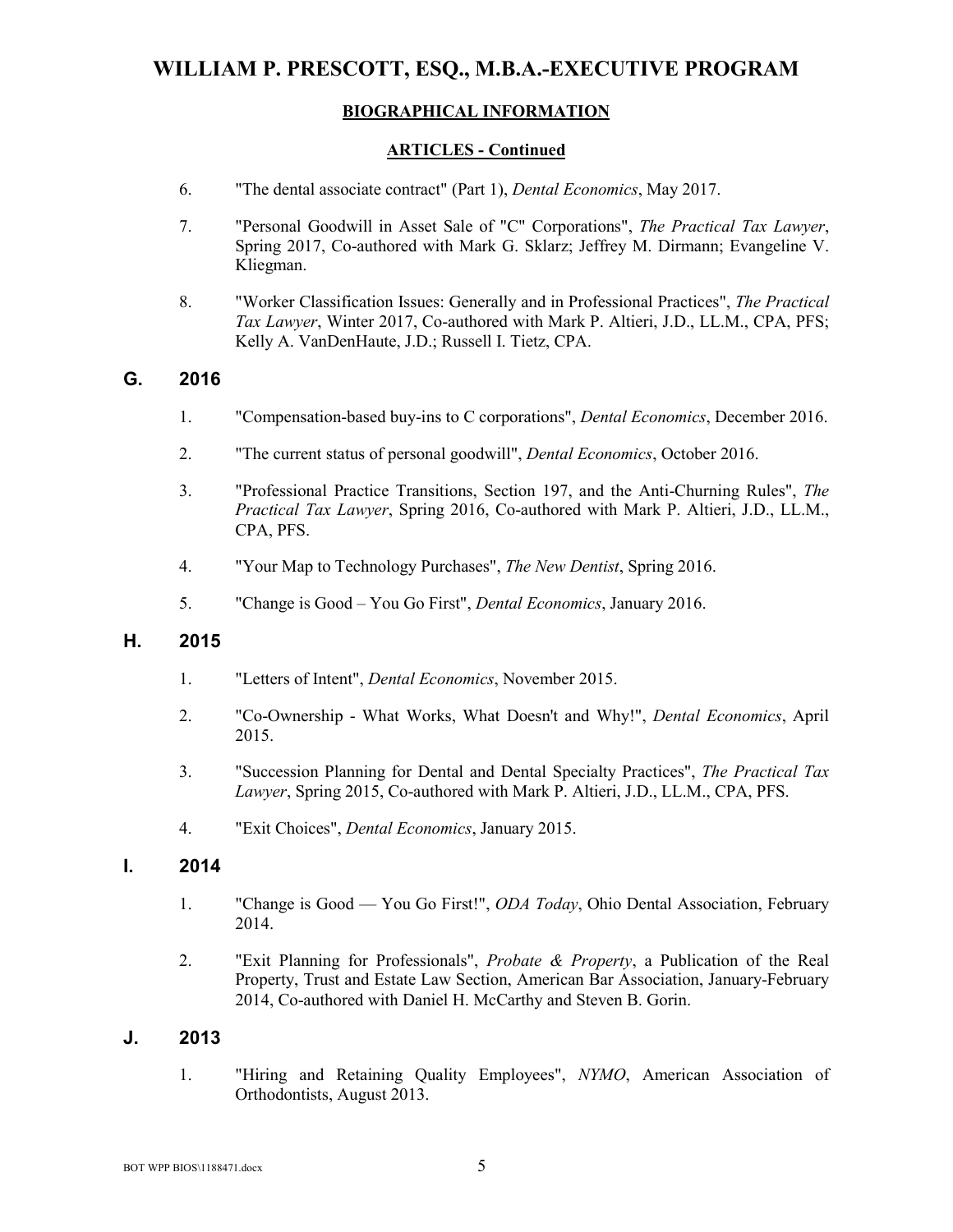### **BIOGRAPHICAL INFORMATION**

#### **ARTICLES - Continued**

### **K. 2012**

- 1. "Co-Ownership It's Taxing!", *Contact*, American Academy of Dental Group Practice, December 2012.
- 2. "Co-Ownership in Dental Practices: It's Taxing", *The Practical Tax Lawyer*, Summer 2012.
- 3. "Taxing Decisions: More Current Developments In The Sale Of Personal Goodwill", *The Practical Tax Lawyer*, Spring 2012, Co-authored with Paul D. Rang, D.M.D., J.D.
- 4. "Payroll Taxable Wages Of An Owner And Employee Of An S Corporation", *The Practical Tax Lawyer*, Winter 2012, Co-authored with Mark P. Altieri, J.D., LL.M., CPA, PFS and Kelly A. Means, J.D.

#### **L. 2011**

- 1. "The effects of health care reform", *Dental Economics*, October 2011, Co-authored with Kelly A. Means, J.D.
- 2. "Legislation Affecting Your Practice", *Dental Economics*, September 2011.
- 3. "Current Developments in the Sale of Personal Goodwill", *The Practical Tax Lawyer*, Spring, 2011, Co-authored with Paul D. Rang, D.M.D., J.D.
- 4. "Ohio Tax Risk", *Roe Reports*, Spring 2011.
- 5. "Professional Practice Transitions, Section 197, And The Anti-Churning Rules", *The Practical Tax Lawyer*, Winter 2011, Co-authored with Mark P. Altieri, J.D., LL.M., CPA, PFS and Phillip Thornton, Ph.D.

#### **M. 2010**

- 1. "A Taxing Decision", *ADS Insider*, November 2010, Co-authored with Paul D. Rang, D.M.D., J.D.
- 2. "A Taxing Decision", *ADS Florida Insider*, November 2010, Co-authored with Paul D. Rang, D.M.D., J.D.
- 3. "Perils for practice transition: Double taxation of goodwill", *Dental Economics*, November 2010, Co-authored with Paul D. Rang, D.M.D., J.D.
- 4. "Health Care Reform for Small Employers", *The Practical Tax Lawyer*, Fall 2010, Co-authored with Kelly A. Means, J.D., Richard A. Naegele, M.A., J.D., and Mark P. Altieri, J.D., LL.M., CPA, PFS.
- 5. "Co-Ownership: a taxing relationship", *Dental Economics*, September 2010.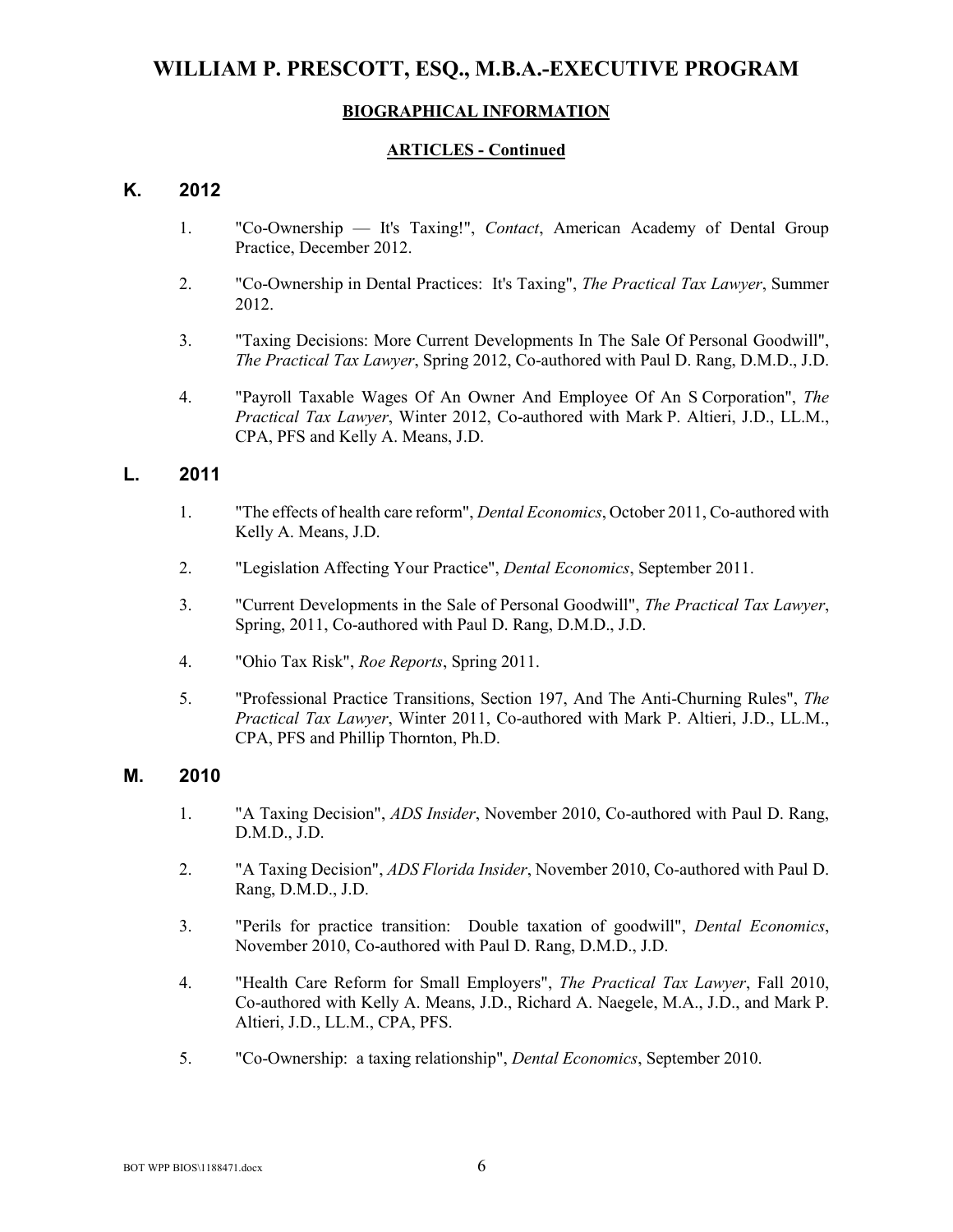## **BIOGRAPHICAL INFORMATION**

### **ARTICLES - Continued**

6. "Worker Classification Issues in Professional Practices", *The Practical Tax Lawyer*, Summer 2010, Co-authored with Mark P. Altieri, J.D., LL.M., CPA, PFS and Kelly A. Means, J.D.

### **N. 2009**

- 1. "Selling or Acquiring Your Practice Do You Need A Letter of Intent?", *The Bulletin*, The Greater Cleveland Dental Society, Fall 2009.
- 2. "Technology Versus Cost", *Proofs*, June 2009.
- 3. "Technology Versus Cost", *Dental Economics*, May 2009.
- 4. "Retirement Plan Option for Small Employers May Make 401(k) Plans Affordable", *Legal Basics for Small Business*, Ohio Bar Association, 2009, Co-authored with Richard A. Naegele, M.A., J.D.

## **O. 2007**

- 1. "Three Prong Approach", *ADS Florida Insider*, October 2007.
- 2. "Who Are You?", *ADS Florida Insider*, September 2007.

### **P. 2006**

"Try To Take It Personally: Revising the Role of Goodwill in the Sale of a Professional Service Corporation", *The Practical Tax Lawyer*, Vol.20, No.3, Spring 2006, Co-authored with Kamran Idrees, J.D., LL.M. Prescott WP, Idrees K. \*\*

## **Q. 2005**

"Entity Selection", *Strategies for Success*, The Matsco Companies, Spring 2005.

## **R. 2004**

"Retirement Plan Option for Small Employers May Make 401(k) Plans Affordable", *Legal Basics for Small Business*, Ohio Bar Association, 2004, Co-authored with Richard A. Naegele, M.A., J.D.

## **S. 2002**

"Succession Planning for Group Practices", *Contact*, Academy of Dental Group Practice, December 2002.

### **T. 2001**

"Ready… Set… Retire!", *Dental Economics*, PennWell Corporation, July 2001, Co-authored with Dr. James R. Pride.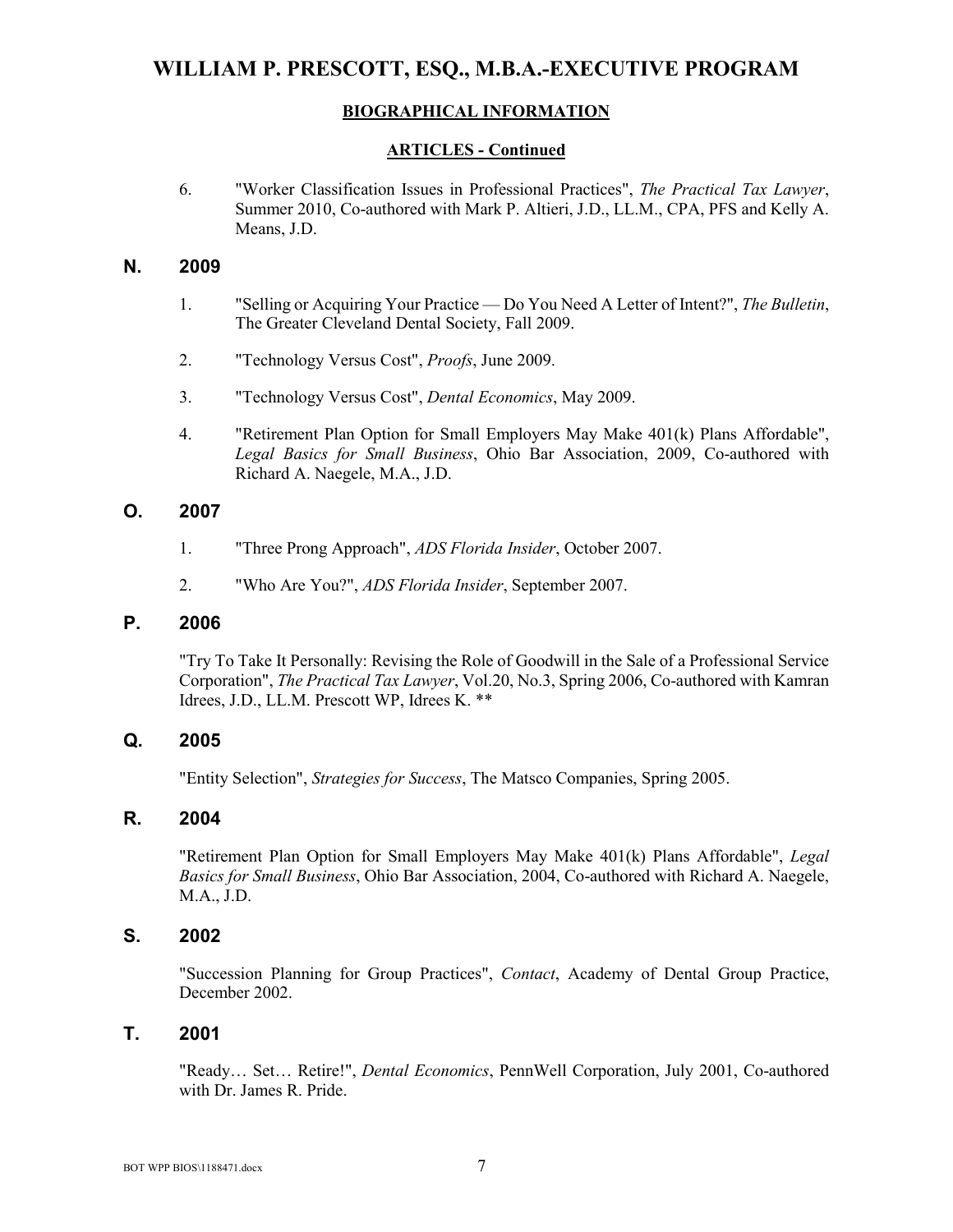### **BIOGRAPHICAL INFORMATION**

#### **ARTICLES - Continued**

### **U. 2000**

"Retirement Plan Option For Small Employers May Make 401(k) Plans Affordable", *Legal Basics for Small Business*, Ohio State Bar Association, 2000, Co-authored with Richard A. Naegele, M.A., J.D.

#### **V. 1999**

- 1. "Safe Harbor 401(k) Plans", *Briefs*, Wickens, Herzer & Panza, July 1999, Co-authored with Richard A. Naegele, M.A., J.D.
- 2. "The Right Stuff How to Assess Whether a Practice is Right for You", *Strategies for Success*, The Matsco Companies, Summer 1999.
- 3. *Dental Business Monthly*, Newsletter Publication, Co-founded with Dr. James R. Pride and Brian C. Hufford, CPA, CFP; January-December 1999, Monthly.
- 4. "401(k) Plans", *The Bulletin*, The Greater Cleveland Dental Society, Vol.53, No.2., Winter 1999.

#### **W. 1998**

- 1. "Buyers Must be Wary of the Practice Real Estate", *Veterinary Business*, Vol.1, No.2, Fall 1998.
- 2. "Lease and Real Estate Matters", *The Bulletin*, The Greater Cleveland Dental Society, Vol.52, No.6, Fall 1998.
- 3. "Selling Your Practice to or Accepting Employment With a Dental Management Company", *The Bulletin*, The Greater Cleveland Dental Society, Vol.52, No.4, Summer 1998.
- 4. "Early Warnings When Signing onto MSOs", Interview, *IMPACT*, Academy of General Dentistry, July 1998.
- 5. "Who's the Boss?", *Dental Economics*, PennWell Corporation, March 1998, Co-authored with Dr. James R. Pride.

#### **X. 1997**

- 1. "Retaining Employees", *The MasterMind Network*, Newsletter, October 1997.
- 2. "Determining Practice Value", *Strategies for Success*, The Matsco Companies, Vol.1, No.1, Summer 1997.
- 3. "Practice Valuations", *The Bulletin*, The Greater Cleveland Dental Society, Vol.51, No.4, Summer 1997.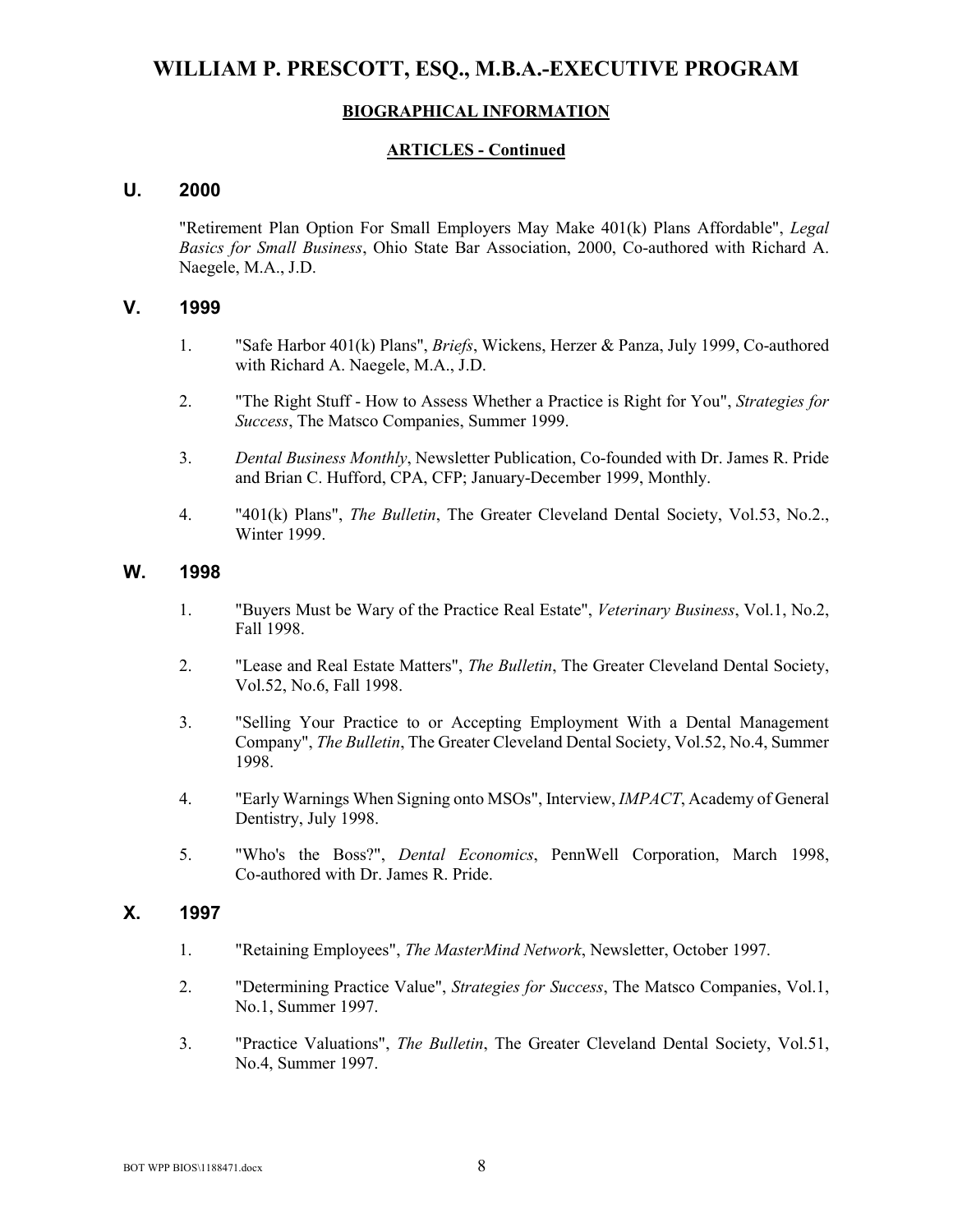#### **BIOGRAPHICAL INFORMATION**

#### **ARTICLES - Continued**

### **Y. 1996**

- 1. "Hiring and Firing", *The Bulletin*, The Greater Cleveland Dental Society, Fall 1996.
- 2. "The Basics of Hiring and Firing", *Journal of the California Dental Association*, July 1996.
- 3. "Travel and Entertainment Expenses: How Do They Affect Income", *Briefs*, Wickens, Herzer & Panza, Contributing Author, June 1996.

### **Z. 1995**

- 1. "The Law and Managed Care Plans", *Journal of the California Dental Association*, June 1995.
- 2. "Employment Practices, Hiring Considerations", *Pride News*, Vol.8, No.1, Summer 1995.

#### **AA. 1990**

- 1. "Lease vs. Purchase of Dental Equipment", *The Bulletin*, The Greater Cleveland Dental Society, Winter 1990.
- 2. "Practice Options, Part 3 of 3", *Word of Mouth*, Meer Dental Company, Vol.II, No.5. October 1990.
- 3. "Practice Options, Part 2 of 3", *Word of Mouth*, Meer Dental Company, Vol.II, No.5. September 1990.
- 4. "Practice Options, Part 1 of 3", *Word of Mouth*, Meer Dental Company, Vol.II, No.5. July 1990.
- 5. "What Records Will You Need When It's Tax Time Next Year?", *Proofs*, PennWell Publishing Co., March 1990.

#### **BB. 1989**

"Lease vs. Purchase of Dental Equipment", *Dental Economics*, PennWell Corporation, Dick Hale, Editor — Comments by Attorney Prescott, December 1989.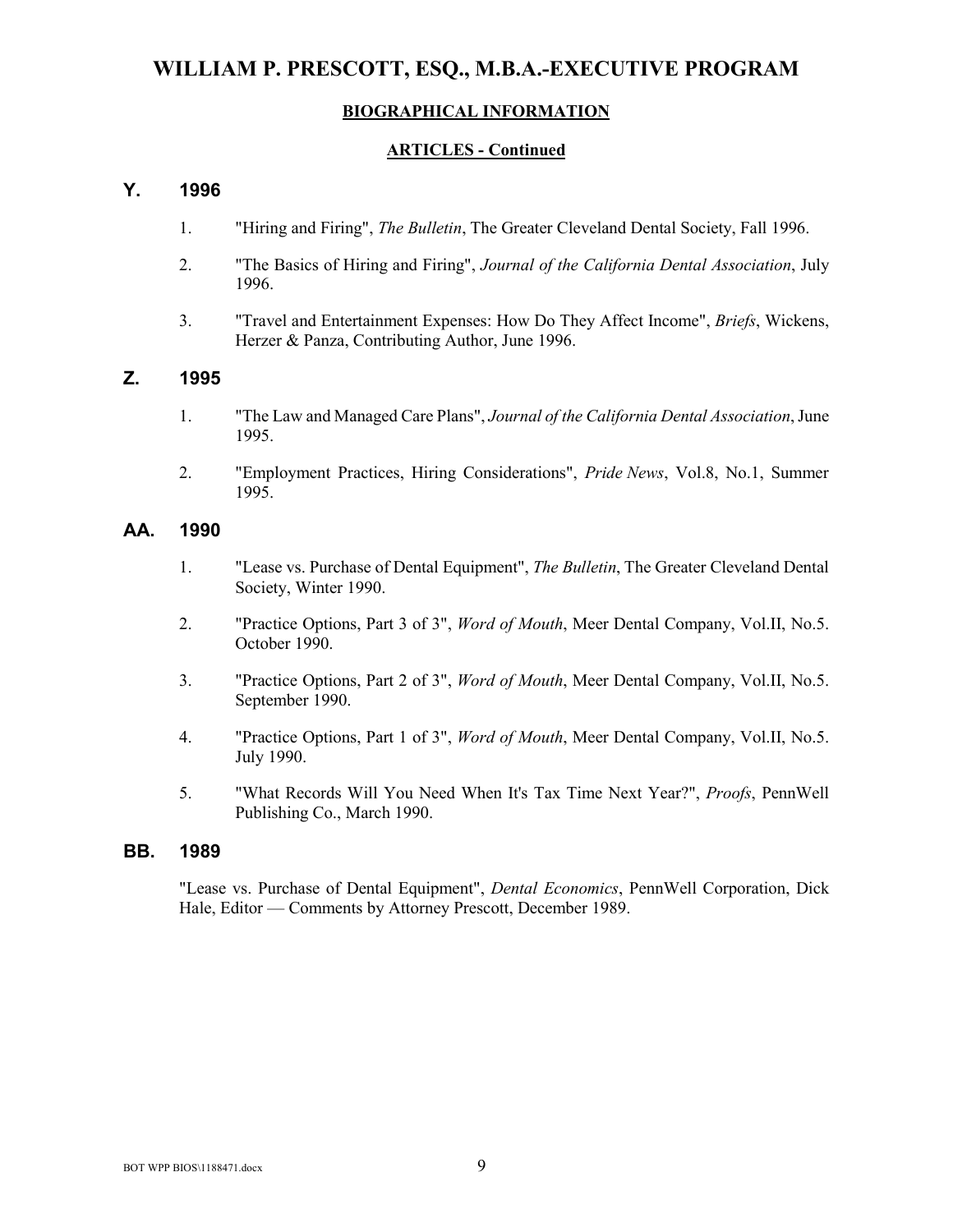## **BIOGRAPHICAL INFORMATION**

## **SPEAKING ENGAGEMENTS**

|    |      | Sponsor                                                                                        | <b>Date</b>        | <b>Topic/Location</b>                                                                                           |
|----|------|------------------------------------------------------------------------------------------------|--------------------|-----------------------------------------------------------------------------------------------------------------|
| А. | 2019 |                                                                                                |                    |                                                                                                                 |
|    | 1.   | American Dental Association,<br>Council on Dental Practice                                     | October 18, 2019   | To Be Determined; Orlando, Florida                                                                              |
|    | 2.   | American Dental Association; Big<br>Idea 2019, Transitions Conference                          | August 9, 2019     | You'll Need a Lawyer; Chicago, Illinois                                                                         |
|    | 3.   | American Bar Association, Section<br>of Taxation Meeting                                       | May 10, 2019       | Section 197 and Personal Goodwill in<br>Professional Practices; Panel;<br>Washington, D.C.                      |
|    | 4.   | Case Western Reserve University,<br>School of Dental-Medicine -<br><b>Endodontic Residents</b> | April 24, 2019     | Entering Practice — Make the First Choice<br>the Right Choice!; Cleveland, Ohio                                 |
|    | 5.   | Case Western Reserve University,<br>School of Dental-Medicine                                  | April 2, 2019      | Entering Practice — Make the First Choice<br>the Right Choice!; Cleveland, Ohio                                 |
|    | 6.   | The Ohio State University, School<br>of Dentistry — Orthodontic<br>Residents                   | March 22, 2019     | Entering Practice — Make the First Choice<br>the Right Choice!; Columbus, Ohio                                  |
|    | 7.   | Queens County Dental Society<br>Meeting                                                        | February 5, 2019   | Practice Operations and Succession;<br>Queens County, New York                                                  |
| В. | 2018 |                                                                                                |                    |                                                                                                                 |
|    | 1.   | <b>American Dental Association</b>                                                             | November 8, 2018   | GPS Managing Finances Webinar: Making<br>More Dollars and Sense Through Strategic<br>Practice Planning; Webinar |
|    | 2.   | Ross Dental Study Group                                                                        | October 3, 2018    | Practice Forms & Transitions;<br>Mayfield Heights, Ohio                                                         |
|    | 3.   | Summa Health Care                                                                              | September 26, 2018 | Co-Ownership – What Works, What Doesn't,<br>and Why!; Akron, Ohio                                               |
|    | 4.   | Summa Health Care                                                                              | September 19, 2018 | Entering Practice — Make the First Choice<br>the Right Choice!; Akron, Ohio                                     |
|    | 5.   | American Bar Association, Section<br>of Taxation                                               | May 11, 2018       | Worker Classification — the States, the IRS<br>and DOL; Panel; Washington, D.C.                                 |
|    | 6.   | The Ohio State University, School<br>of Dentistry — Orthodontic<br>Residents                   | March 16, 2018     | Entering Practice — Make the First Choice<br>the Right Choice!; Columbus, Ohio                                  |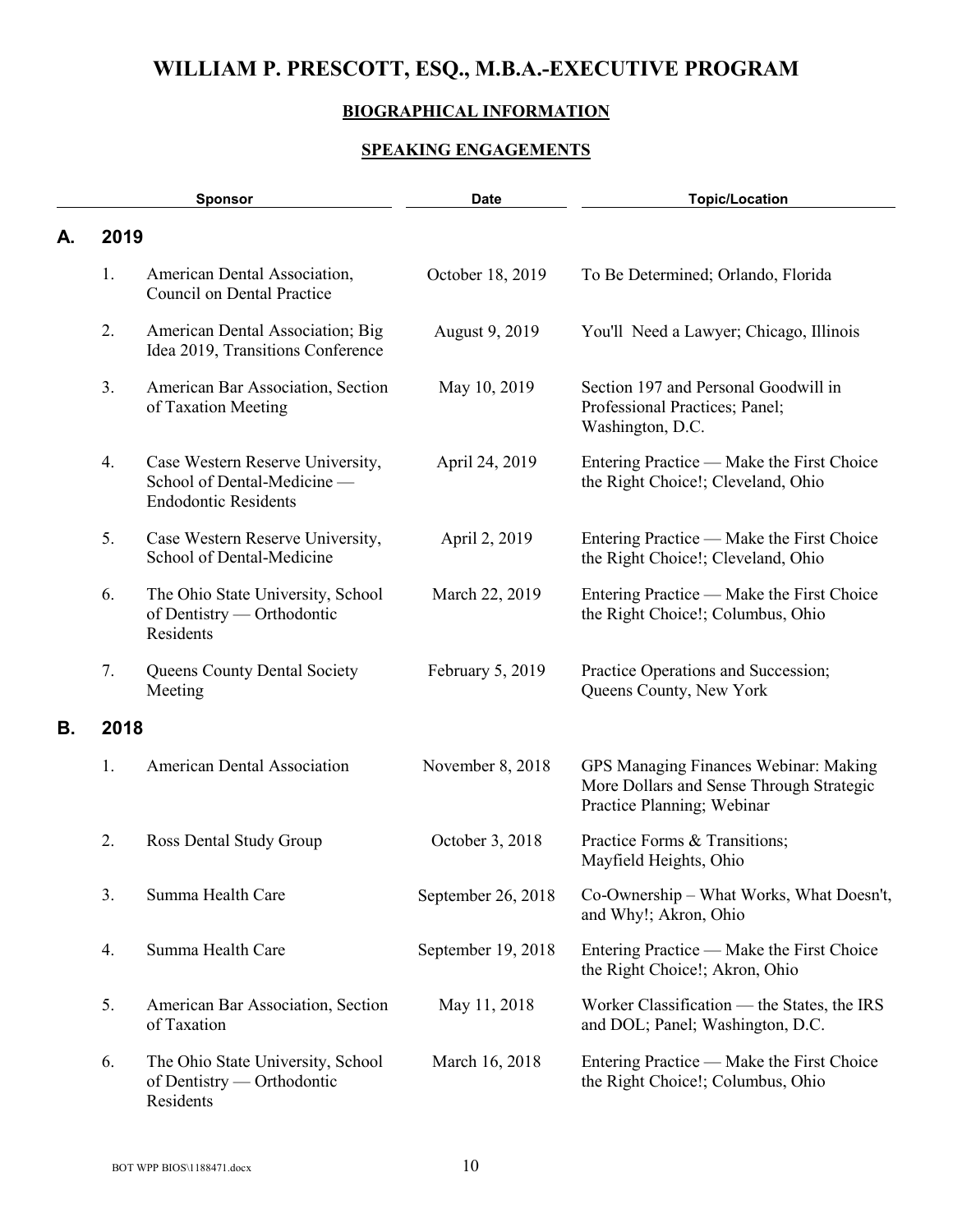## **BIOGRAPHICAL INFORMATION**

|    |      | <b>Sponsor</b>                                                                                 | <b>Date</b>       | <b>Topic/Location</b>                                                                                      |
|----|------|------------------------------------------------------------------------------------------------|-------------------|------------------------------------------------------------------------------------------------------------|
|    | 7.   | <b>American Dental Association</b><br>Headquarters                                             | March 8-9, 2018   | Managing Success Panel; Chicago, Illinois                                                                  |
|    | 8.   | American Bar Association, Section<br>of Taxation                                               | February 9, 2018  | Worker Classification Issues — Generally<br>and in Professional Practices; Panel;<br>San Diego, California |
| C. | 2017 |                                                                                                |                   |                                                                                                            |
|    | 1.   | Case Western Reserve University,<br>School of Dental-Medicine                                  | February 13, 2017 | Entering Practice — Make the First Choice<br>the Right Choice!; Cleveland, Ohio                            |
|    | 2.   | Roseman Dental School                                                                          | March 25, 2017    | Entering Practice — Make the First Choice<br>the Right Choice!; South Jordan, Utah                         |
|    | 3.   | The Ohio State University, School<br>of Dentistry — Orthodontic<br>Residents                   | March 31, 2017    | Entering Practice — Make the First Choice<br>the Right Choice!; Columbus, Ohio                             |
|    | 4.   | American Bar Association, Section<br>of Taxation, Meeting                                      | May 12, 2017      | Dissolving or Selling Your Law Practice:<br>Practical and Ethical Considerations; Panel;<br>Washington, DC |
|    | 5.   | Connecticut Society of<br>Periodontists                                                        | May 17, 2017      | Business, Legal, And Tax Planning for the<br>Dental Practice; Cromwell, Connecticut                        |
|    | 6.   | Roseman Dental School                                                                          | October 7, 2017   | Entering Practice — Make the First Choice<br>the Right Choice!; South Jordan, Utah                         |
| D. | 2016 |                                                                                                |                   |                                                                                                            |
|    | 1.   | American Bar Association, Section<br>of Taxation, Meeting                                      | January 29, 2016  | Independent Contractors — What's New is<br>Old Again; Panel; Los Angeles, California                       |
|    | 2.   | Case Western Reserve University,<br>School of Dental-Medicine                                  | February 29, 2016 | Entering Practice — Make the First Choice<br>the Right Choice!; Cleveland, Ohio                            |
|    | 3.   | Case Western Reserve University,<br>School of Dental-Medicine -<br><b>Endodontic Residents</b> | March 4, 2016     | Entering Practice — Make the First Choice<br>the Right Choice!; Cleveland, Ohio                            |
|    | 4.   | Roseman Dental School                                                                          | March 19, 2016    | Joining And Leaving the Dental Practice;<br>South Jordan, Utah                                             |
|    | 5.   | The Ohio State University, School<br>of Dentistry — Orthodontic<br>Residents                   | April 1, 2016     | Joining And Leaving the Dental Practice;<br>Columbus, Ohio                                                 |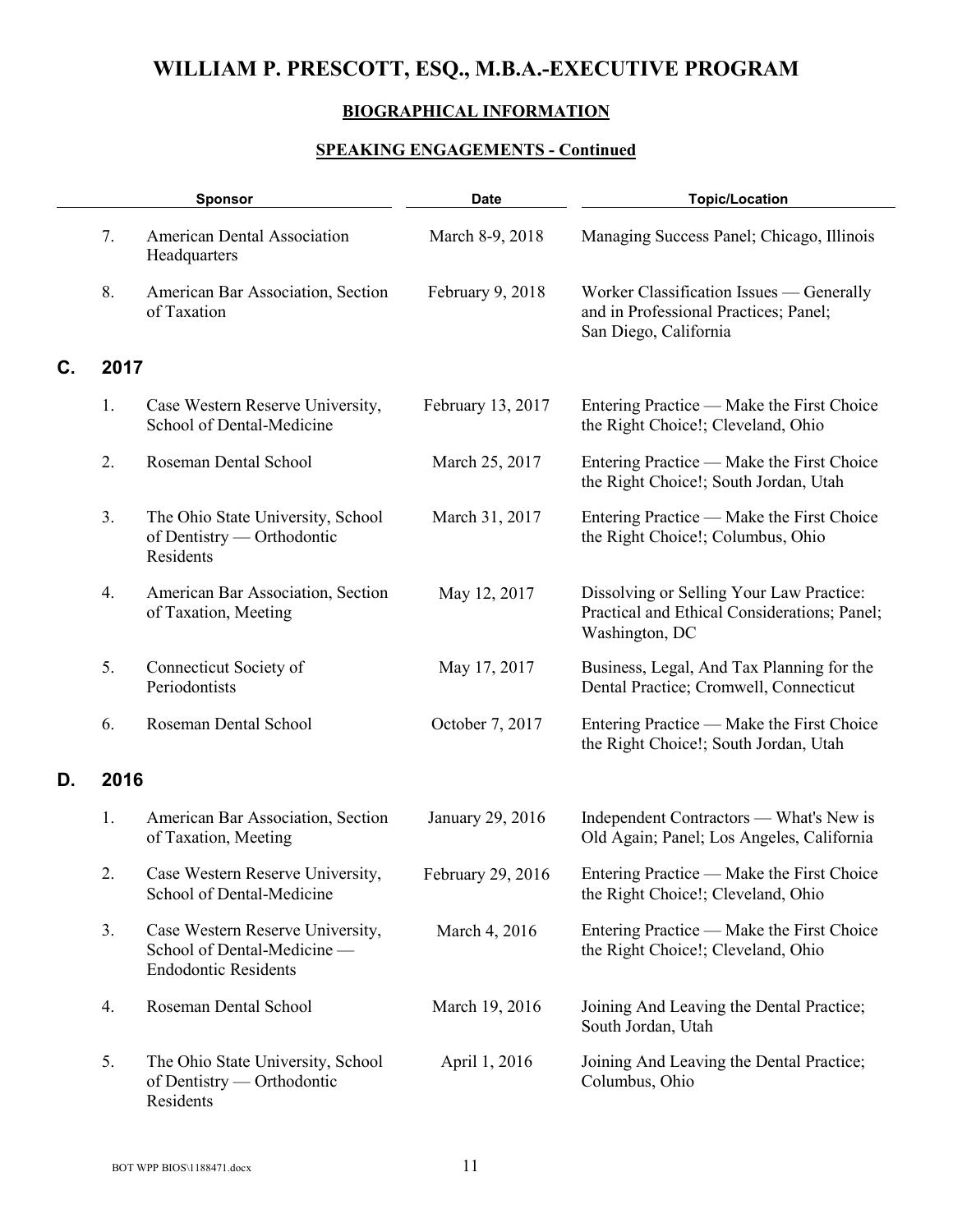## **BIOGRAPHICAL INFORMATION**

|    |      | <b>Sponsor</b>                                                         | <b>Date</b>        | <b>Topic/Location</b>                                                                                                |
|----|------|------------------------------------------------------------------------|--------------------|----------------------------------------------------------------------------------------------------------------------|
|    | 6.   | American Bar Association, Section<br>of Taxation, Meeting              | May 6, 2016        | Best Practices for the Planning, Valuation<br>and Sale of Personal Goodwill; Panel;<br>Washington, D.C.              |
|    | 7.   | Medina County Dental Society                                           | May 10, 2016       | Practice Succession & Operations;<br>Medina, Ohio                                                                    |
|    | 8.   | Case Western Reserve University,<br>School of Dental-Medicine          | September 24, 2016 | Joining And Leaving the Dental Practice;<br>Cleveland, Ohio                                                          |
|    | 9.   | Delta Sigma Delta Dental<br>Fraternity – Cleveland Chapter             | September 28, 2016 | Practice Succession & Operations;<br>Valley View, Ohio                                                               |
|    | 10.  | Women in Peds - Pediatric Dental<br><b>Study Group</b>                 | October 10, 2016   | Practice Succession & Entry Planning;<br>Cleveland, Ohio                                                             |
|    | 11.  | BIG Idea: Small Group Practice -<br><b>American Dental Association</b> | October 19, 2016   | Building the Legal Entity;<br>Denver, Colorado                                                                       |
|    | 12.  | Alpha Omega Dental Fraternity-<br>Cleveland Chapter                    | November 30, 2016  | Practice Succession & Operations;<br>Mayfield Hts., Ohio                                                             |
| Е. | 2015 |                                                                        |                    |                                                                                                                      |
|    | 1.   | American Bar Association, Section<br>of Taxation                       | January 30, 2015   | <b>Retirement Plans for Professional Practice</b><br>Owners; Panel; Houston, Texas                                   |
|    | 2.   | Chicago Dental Society,<br><b>Midwinter Meeting</b>                    | February 26, 2015  | Morning: Valuations & Associates: What<br>You Need to Know Before You Hire an<br>Associate; Panel; Chicago, Illinois |
|    | 3.   | Chicago Dental Society,<br><b>Midwinter Meeting</b>                    | February 26, 2015  | Afternoon: Practice Transitions — The<br>Process For a Complete or Fractional Sale;<br>Panel; Chicago, Illinois      |
|    | 4.   | Roseman Dental School                                                  | March 14, 2015     | Joining And Leaving the Dental Practice;<br>South Jordan, Utah                                                       |
|    | 5.   | American Association of<br>Endodontists — Annual Meeting               | May 8, 2015        | Entering Practice — Make the First Choice<br>the Right Choice!; Seattle, Washington                                  |
|    | 6.   | Virginia Dental Association,<br>Annual Session — Annual Meeting        | September 17, 2015 | Joining And Leaving The Dental Practice;<br>Morning Session; Afternoon Session;<br>Norfolk, Virginia                 |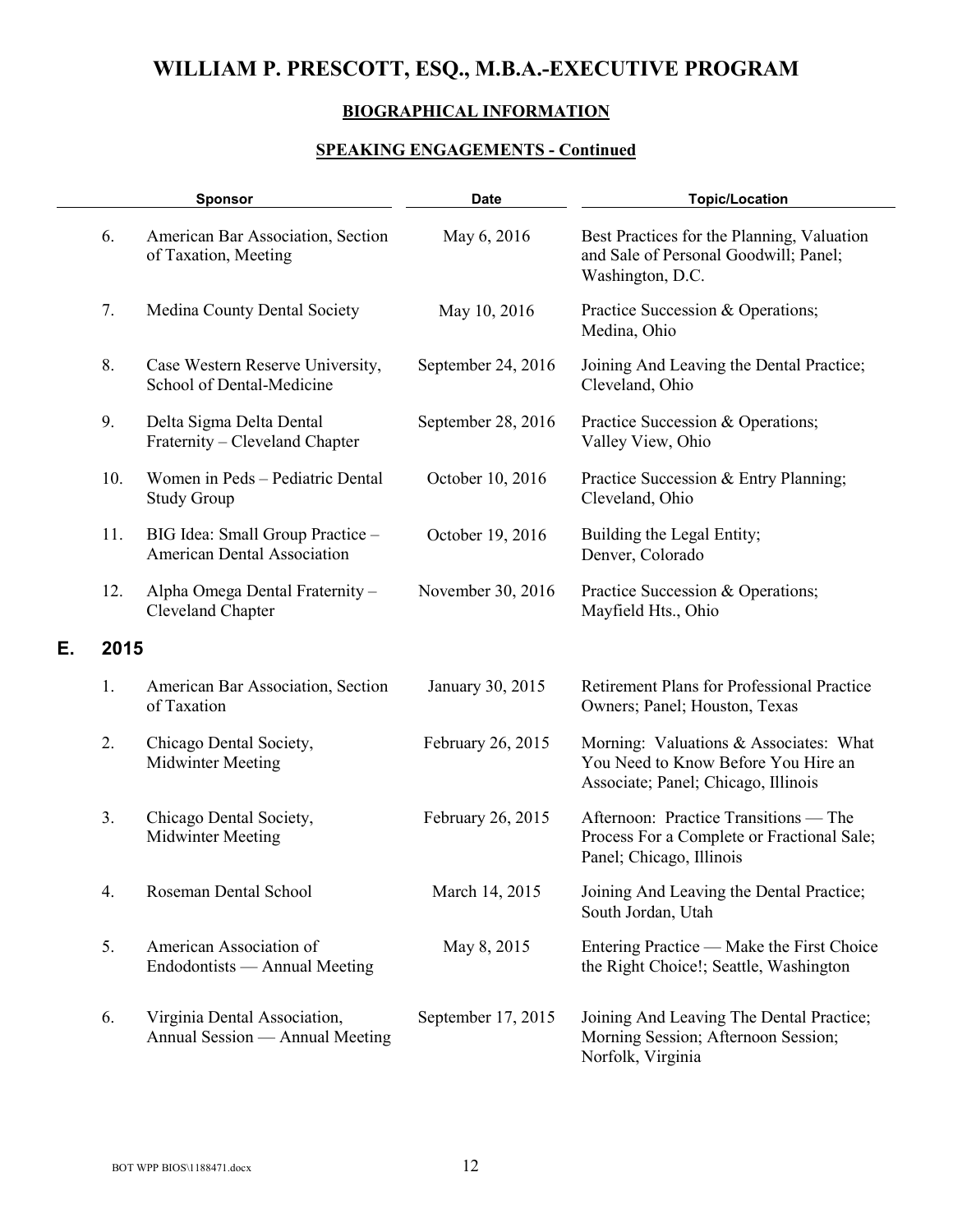## **BIOGRAPHICAL INFORMATION**

|    | <b>Sponsor</b> |                                                                                        | <b>Date</b>        | <b>Topic/Location</b>                                                                                                                                                                                                   |
|----|----------------|----------------------------------------------------------------------------------------|--------------------|-------------------------------------------------------------------------------------------------------------------------------------------------------------------------------------------------------------------------|
|    | 7.             | Virginia Dental Association,<br>Annual Session — Annual Meeting                        | September 19, 2015 | Entering Practice — Make the First Choice<br>the Right Choice!; Morning Session;<br>Norfolk, Virginia                                                                                                                   |
|    | 8.             | Case Western Reserve University<br>School of Dental Medicine                           | September 29, 2015 | Joining And Leaving the Dental Practice;<br>Cleveland, Ohio                                                                                                                                                             |
|    | 9.             | William P. Prescott - WHP                                                              | December 4, 2015   | Joining And Leaving the Dental Practice;<br>Worthington, Ohio                                                                                                                                                           |
|    | 10.            | William P. Prescott - WHP                                                              | December 11, 2015  | Joining And Leaving the Dental Practice;<br>Independence, Ohio                                                                                                                                                          |
| F. | 2014           |                                                                                        |                    |                                                                                                                                                                                                                         |
|    | 1.             | American Bar Association, Section<br>of Taxation                                       | January 24, 2014   | Entity Choice; The Purchase and Sale of a<br>Closely Held Business and Professional<br>Practice; Panel; Phoenix, Arizona                                                                                                |
|    | 2.             | Case Western Reserve University,<br>School of Dental-Medicine -<br>Third Year Students | February 10, 2014  | Entering Practice — Make the First Choice<br>the Right Choice!; Cleveland, Ohio                                                                                                                                         |
|    | 3.             | Case Western Reserve University,<br>School of Dental-Medicine -<br>Third Year Students | February 24, 2014  | Entering Practice — Make the First Choice<br>the Right Choice!; Cleveland, Ohio                                                                                                                                         |
|    | 4.             | American Association of<br>Orthodontists                                               | March 4, 2014      | The Basics of Hiring and Firing; Webinar                                                                                                                                                                                |
|    | 5.             | American Association of<br>Orthodontists                                               | March 18, 2014     | Employment Policies You Need To Know;<br>Webinar                                                                                                                                                                        |
|    | 6.             | Ohio Dental Association                                                                | March 28-29, 2014  | Leadership Institute — Keynote Address and<br>Breakout Sessions; Exit Strategies — The<br>Rate Race Is Over And The Rats Didn't<br>Win!; Entering Practice — Make the First<br>Choice the Right Choice!; Columbus, Ohio |
|    | 7.             | American Bar Association, Section<br>of Taxation                                       | May 9, 2014        | Worker Classification In Professional<br>Practices; Panel; Washington, D.C.                                                                                                                                             |
|    | 8.             | Oregon Health and Sciences<br>University, Orthodontic Residents                        | May 16, 2014       | Entering Practice - Make the First Choice the<br>Right Choice!; Webinar                                                                                                                                                 |
|    | 9.             | University of Pittsburgh,<br><b>Orthodontic Residents</b>                              | May 20, 2014       | Entering Practice - Make the First Choice the<br>Right Choice!; Pittsburgh, Pennsylvania                                                                                                                                |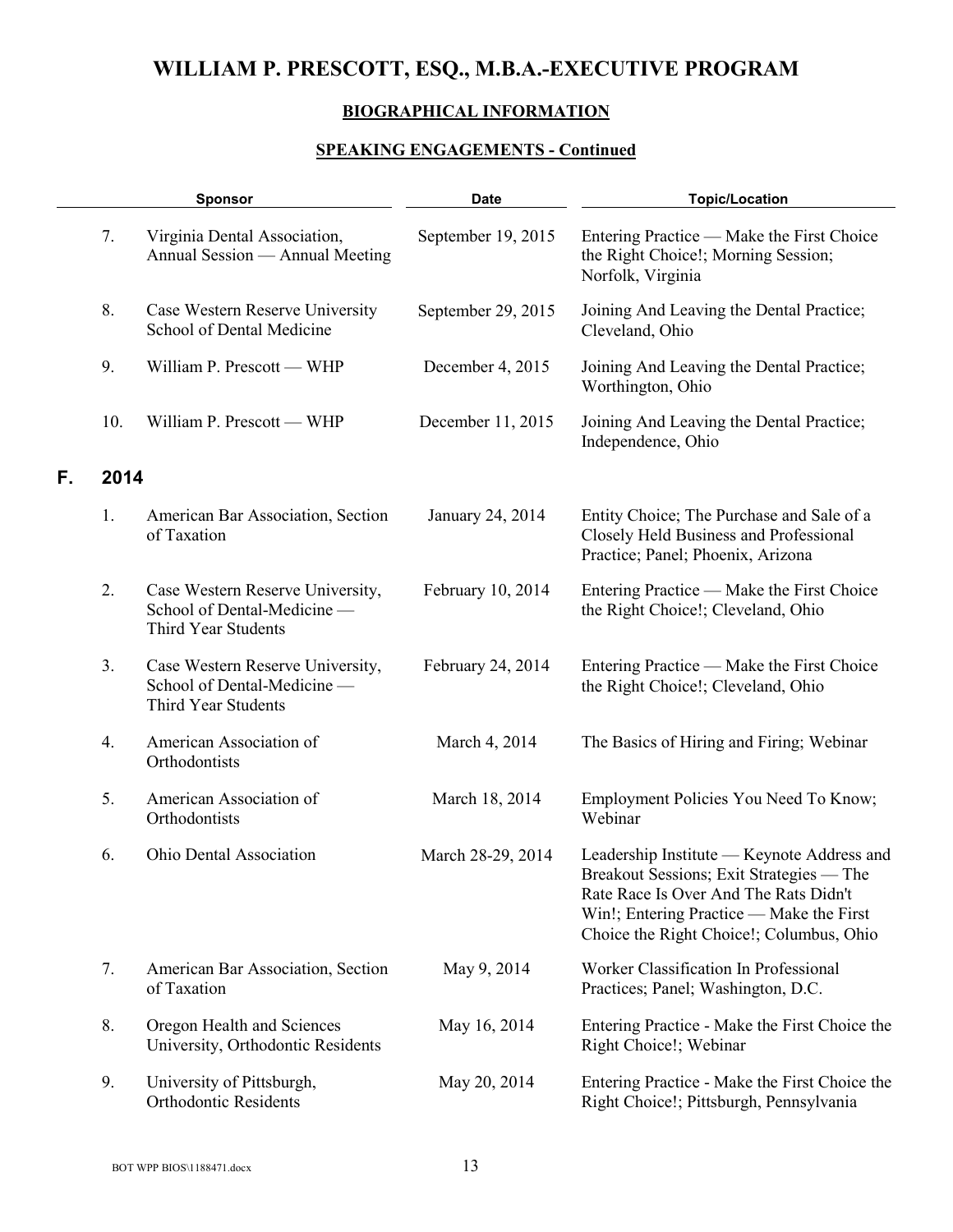## **BIOGRAPHICAL INFORMATION**

|    |      | <b>Sponsor</b>                                                       | <b>Date</b>        | <b>Topic/Location</b>                                                                                          |
|----|------|----------------------------------------------------------------------|--------------------|----------------------------------------------------------------------------------------------------------------|
|    | 10.  | American Bar Association, Section<br>of Taxation                     | September 19, 2014 | Succession Planning for Closely Held<br>Businesses and Professional Practices II;<br>Panel; Denver, Colorado   |
|    | 11.  | Case Western Reserve University<br>School of Dental-Medicine         | September 27, 2014 | Joining And Leaving the Dental Practice;<br>Cleveland, Ohio                                                    |
|    | 12.  | Winer + Bevilacqua Symposium                                         | October 22, 2014   | Exit Strategies — The Rat Race Is Over And<br>The Rats Didn't Win!; Akron, Ohio                                |
| G. | 2013 |                                                                      |                    |                                                                                                                |
|    | 1.   | MetroHealth Medical Center -<br><b>Pediatric Dental Residents</b>    | January 22, 2013   | Practice Options & Acquisitions,<br>Cleveland, Ohio                                                            |
|    | 2.   | American Bar Association,<br>Section of Taxation                     | January 26, 2013   | Update on Healthcare Reform, Panel;<br>Orlando, Florida                                                        |
|    | 3.   | Case Western Reserve University<br>School of Dental Medicine         | February 4, 2013   | Practice Options & Acquisitions,<br>Cleveland, Ohio                                                            |
|    | 4.   | MetroHealth Medical Center -<br><b>Dental Residents</b>              | February 5, 2013   | Practice Options & Acquisitions,<br>Cleveland, Ohio                                                            |
|    | 5.   | The Cleveland Clinic — Dental<br>Residents                           | February 5, 2013   | Practice Options & Acquisitions,<br>Cleveland, Ohio                                                            |
|    | 6.   | Case Western Reserve University<br>School of Dental Medicine         | February 11, 2013  | Practice Options & Acquisitions,<br>Cleveland, Ohio                                                            |
|    | 7.   | Chicago Dental Society, Midwinter<br>Meeting                         | February 21, 2013  | Morning: Exit Strategies - The Rat Race Is<br>Over And The Rats Didn't Win!;<br>Chicago, Illinois              |
|    | 8.   | Chicago Dental Society, Midwinter<br>Meeting                         | February 21, 2013  | Afternoon: Entering Practice - Make the<br>First Choice the Right Choice!;<br>Chicago, Illinois                |
|    | 9.   | Chicago Dental Society, Midwinter<br>Meeting                         | February 22, 2013  | Co-Ownership — Getting In, Staying In and<br>Getting Out: The Good, The Bad and the<br>Tax!; Chicago, Illinois |
|    | 10.  | Ohio State University School of<br>Dentistry — Orthodontic Residents | March 15, 2013     | Entering Practice — Make the First Choice<br>the Right Choice!; Columbus, Ohio                                 |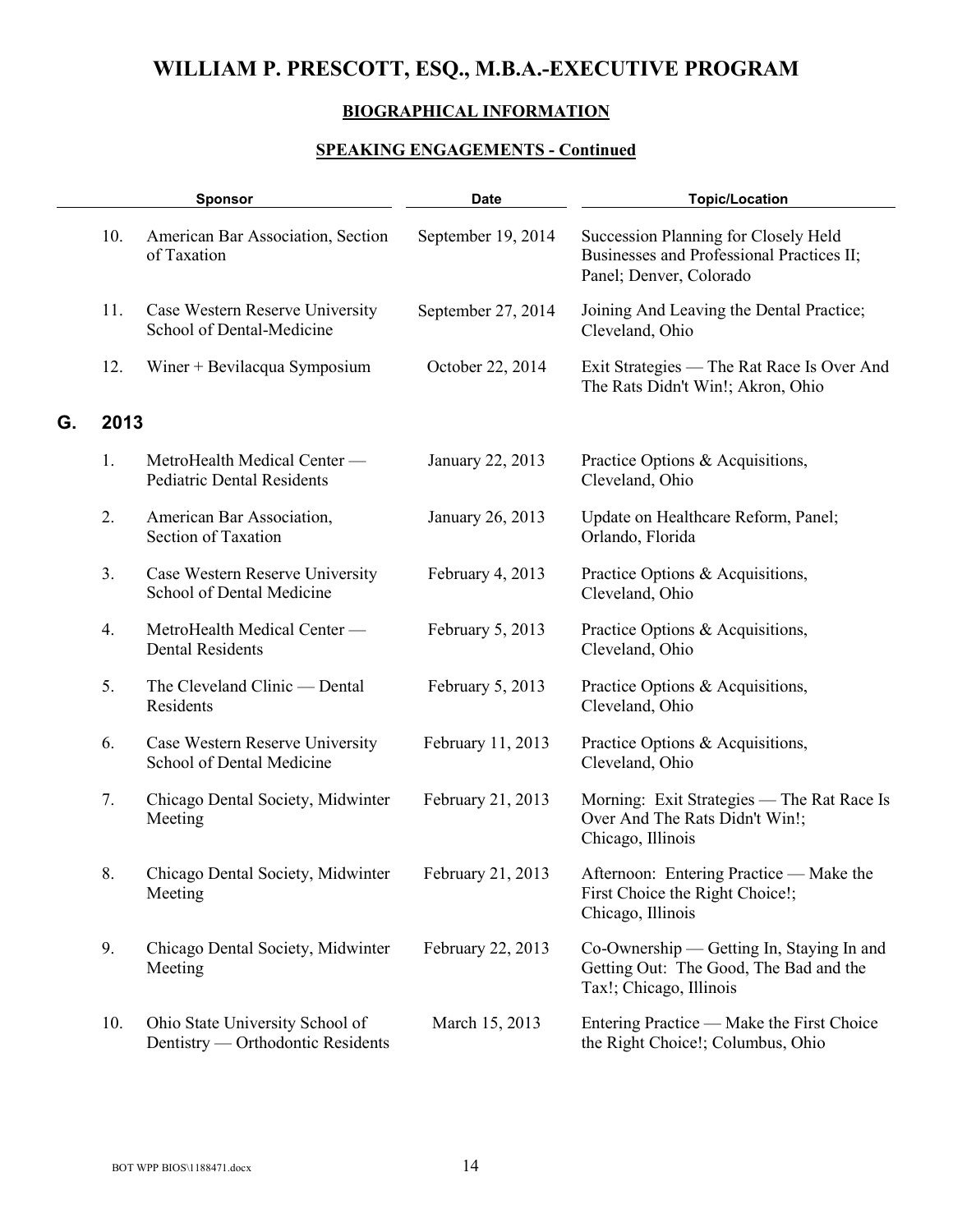## **BIOGRAPHICAL INFORMATION**

# **SPEAKING ENGAGEMENTS - Continued**

|    |      | <b>Sponsor</b>                                                                       | <b>Date</b>        | <b>Topic/Location</b>                                                                                          |
|----|------|--------------------------------------------------------------------------------------|--------------------|----------------------------------------------------------------------------------------------------------------|
|    | 11.  | American Association of<br>Orthodontists                                             | May 3, 2013        | 2013 Key to Excellence, Annual Session<br>Practice Transition Seminar;<br>Philadelphia, Pennsylvania           |
|    | 12.  | American Bar Association, Section<br>of Taxation                                     | May 10, 2013       | Worker Classification in Professional<br>Practices, Panel; Washington, D.C.                                    |
|    | 13.  | <b>CEA Dental Management</b><br>Symposium                                            | May 24, 2013       | Exit Strategies — The Rat Race Is Over And<br>The Rats Didn't Win!; San Diego, California                      |
|    | 14.  | <b>CEA Dental Management</b><br>Symposium                                            | May 24, 2013       | Entering Practice, Make Your First Choice<br>the Right Choice!; San Diego, California                          |
|    | 15.  | <b>ROE Dental Laboratory</b>                                                         | August 21, 2013    | Exit Strategies — The Rat Race Is Over And<br>The Rats Didn't Win!; Cleveland, Ohio                            |
|    | 16.  | <b>ROE Dental Laboratory</b>                                                         | August 28, 2013    | Co-Ownership — Getting In, Staying In and<br>Getting Out: The Good, The Bad and The<br>Tax!; Cleveland, Ohio   |
|    | 17.  | American Bar Association, Section<br>of Taxation                                     | September 19, 2013 | Buy-Sell Agreements in Dental Practices;<br>San Francisco, California                                          |
|    | 18.  | Case Western Reserve University<br>School of Dental Medicine,<br>Senior Dental Class | September 28, 2013 | Joining And Leaving the Dental Practice;<br>Cleveland, Ohio                                                    |
|    | 19.  | William P. Prescott - WHP                                                            | December 4, 2013   | Joining And Leaving the Dental Practice;<br>Cincinnati, Ohio                                                   |
|    | 20.  | William P. Prescott — WHP                                                            | December 11, 2013  | Joining And Leaving the Dental Practice;<br>Cleveland, Ohio                                                    |
| Н. | 2012 |                                                                                      |                    |                                                                                                                |
|    | 1.   | American Academy of Dental<br>Group Practice                                         | February 3, 2012   | Getting In, Staying In and Getting Out. Co-<br>Ownership: The Good, The Bad and The<br>Tax!; Las Vegas, Nevada |
|    | 2.   | American Bar Association, Section<br>of Taxation                                     | February 17, 2012  | Personal Goodwill, After the Appeal, Panel;<br>San Diego, California                                           |
|    |      |                                                                                      |                    | Current Developments in Health Care<br>Reform, Panel; San Diego, California                                    |

 $\bar{a}$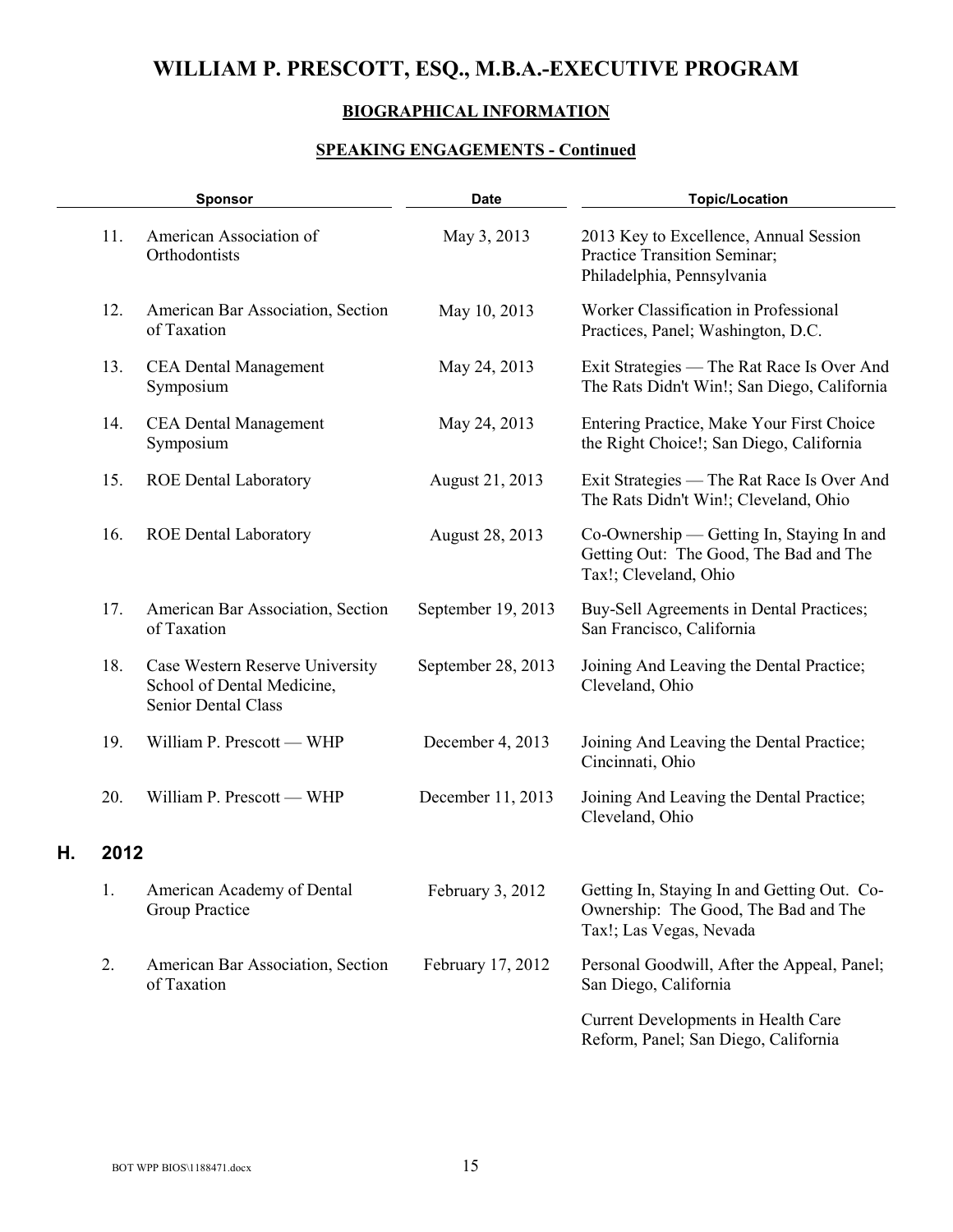## **BIOGRAPHICAL INFORMATION**

|    |      | <b>Sponsor</b>                                                                              | <b>Date</b>        | <b>Topic/Location</b>                                                                                                    |
|----|------|---------------------------------------------------------------------------------------------|--------------------|--------------------------------------------------------------------------------------------------------------------------|
|    | 3.   | American Bar Association, Section<br>of Taxation                                            | May, 2012          | NRP Audits and Worker Classification for<br>Professional Practices — What's New?,<br>Panel; Washington, D.C.             |
|    |      |                                                                                             |                    | Buy-Sell Agreements for Professional<br>Practices — What's Important?, Panel;<br>Washington, D.C.                        |
|    | 4.   | American Bar Association,<br>Section of Taxation                                            | September 14, 2012 | <b>Structuring Buy-Outs for Retiring</b><br>Professionals, Panel; Boston, Massachusetts                                  |
|    |      |                                                                                             |                    | Issues in Dividing Up and Transferring<br>Property Out of Corporations and<br>Partnerships, Panel; Boston, Massachusetts |
|    | 5.   | Case Western Reserve University<br>School of Dental Medicine,<br><b>Senior Dental Class</b> | September 29, 2012 | Joining And Leaving the Dental Practice;<br>Cleveland, Ohio                                                              |
|    | 6.   | BNA Tax Management — Dial-In<br>Conference; Co-Lecture with<br>Alan Gassman, Esq.           | November 30, 2012  | Why Dentists Are Different — Representing<br>the Dental or Dental Specialty Practice                                     |
|    | 7.   | William P. Prescott - WHP                                                                   | December 6, 2012   | Joining And Leaving the Dental Practice;<br>Pittsburgh, Pennsylvania                                                     |
| Ι. | 2011 |                                                                                             |                    |                                                                                                                          |
|    | 1.   | Case Western Reserve University<br>School of Dental-Medicine                                | February           | Practice Options & Acquisitions;<br>Cleveland, Ohio                                                                      |
|    | 2.   | The Cleveland Clinic                                                                        | February           | Practice Options & Acquisitions;<br>Cleveland, Ohio                                                                      |
|    | 3.   | MetroHealth Medical Center                                                                  | February           | Practice Options & Acquisitions;<br>Cleveland, Ohio                                                                      |
|    | 4.   | Case Western Reserve University<br>School of Dental Medicine                                | February           | Practice Options & Acquisitions;<br>Cleveland, Ohio                                                                      |
|    | 5.   | Cleveland Society of Orthodontists                                                          | March              | Joining And Leaving the Orthodontic<br>Practice; Akron, Ohio                                                             |
|    | 6.   | Heights Dental Study Club                                                                   | March              | Joining And Leaving the Dental Practice;<br>Solon, Ohio                                                                  |
|    | 7.   | American Bar Association,<br><b>Section of Taxation</b>                                     | May                | IRS Perspectives on Health Care Reform,<br>Panel; Washington, D.C.                                                       |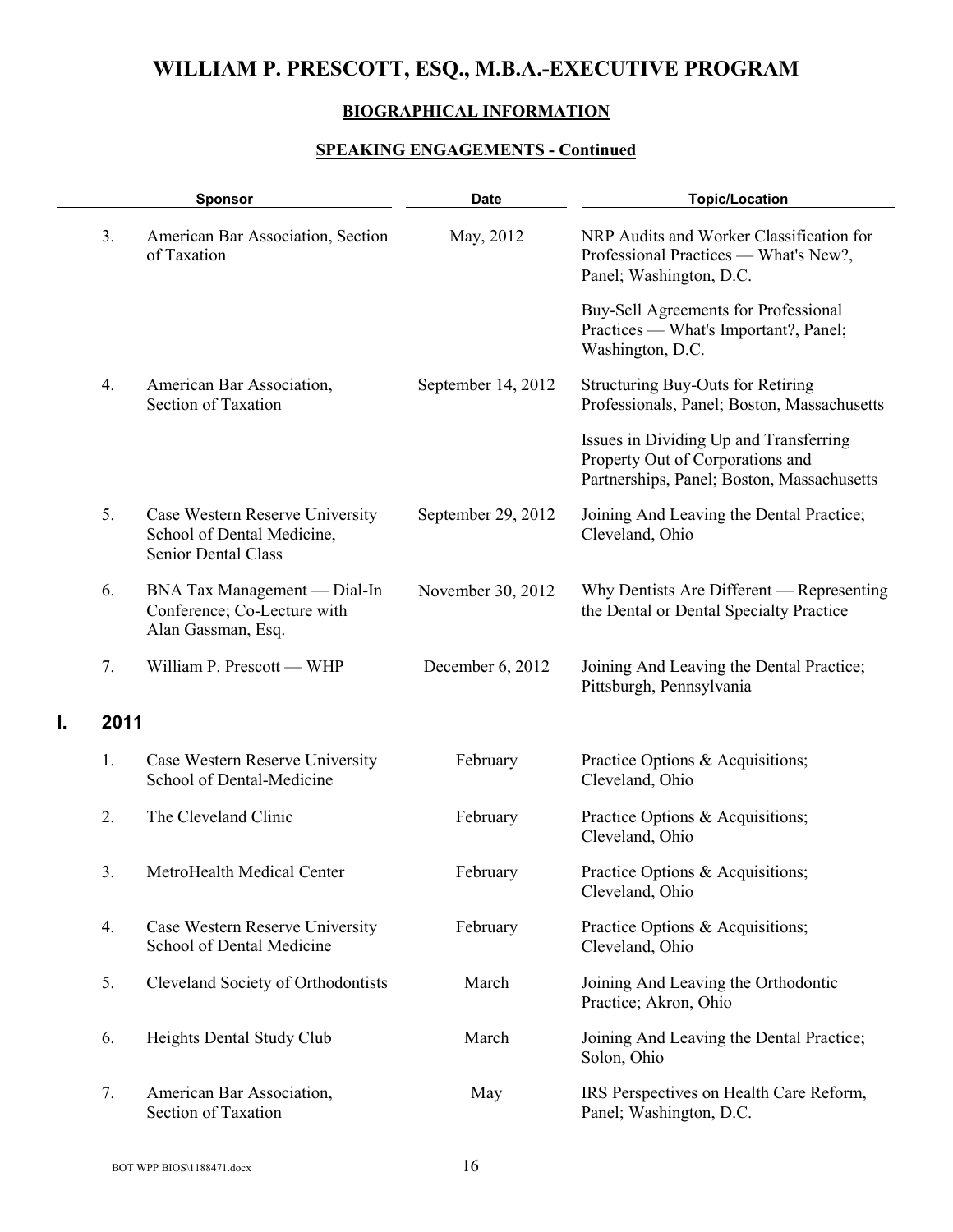## **BIOGRAPHICAL INFORMATION**

|    |      | <b>Sponsor</b>                                                                                | <b>Date</b>        | <b>Topic/Location</b>                                                                |
|----|------|-----------------------------------------------------------------------------------------------|--------------------|--------------------------------------------------------------------------------------|
|    | 8.   | Ohio State University School of<br>Dentistry, Orthodontic Residents                           | May                | Joining And Leaving the Orthodontic<br>Practice; Columbus, Ohio                      |
|    | 9.   | Case Western Reserve University<br>School of Dental-Medicine,<br><b>Endodontic Residents</b>  | August 1, 2011     | Practice Options & Acquisitions;<br>Cleveland, Ohio                                  |
|    | 10.  | Case Western Reserve University<br>School of Dental-Medicine, Senior<br><b>Dental Class</b>   | August 17, 2011    | Practice Options & Acquisitions;<br>Cleveland, Ohio                                  |
|    | 11.  | BNA Tax Management — Dial-In<br>Conference                                                    | August 30, 2011    | Why Dentists Are Different — Representing<br>the Dental or Dental Specialty Practice |
|    | 12.  | Ohio Dental Association, Annual<br>Session                                                    | September 16, 2011 | Exit Strategies — The Rat Race Is Over And<br>The Rats Didn't Win!                   |
|    | 13.  | Case Western Reserve University<br>School of Dental-Medicine,<br><b>Orthodontic Residents</b> | September 30, 2011 | Practice Options & Acquisitions;<br>Cleveland, Ohio                                  |
|    | 14.  | Cleveland Clinic Foundation,<br><b>Dental Residents</b>                                       | October 6, 2011    | Practice Options & Acquisitions;<br>Cleveland, Ohio                                  |
|    | 15.  | American Bar Association, Section<br>of Taxation                                              | October 21, 2011   | Non-Tax Succession Planning — For The<br>Dental Practice, Panel; Denver, Colorado    |
|    | 16.  | Case Western Reserve University<br>School of Dental-Medicine, AEGD<br>Residents               | November 10, 2011  | Practice Options & Acquisitions;<br>Cleveland, Ohio                                  |
|    | 17.  | William P. Prescott, E.M.B.A.,<br>J.D. - Dental Seminars, LLC                                 | December 9, 2011   | Joining And Leaving the Dental Practice;<br>Crystal City, Virginia                   |
| J. | 2010 |                                                                                               |                    |                                                                                      |
|    | 1.   | Case Western Reserve University<br>School of Dental-Medicine                                  | February           | Practice Options & Acquisitions;<br>Cleveland, Ohio                                  |
|    | 2.   | Case Western Reserve University<br>School of Dental Medicine                                  | February           | Practice Options & Acquisitions;<br>Cleveland, Ohio                                  |
|    | 3.   | Veterans Administration Hospital                                                              | February           | Practice Options & Acquisitions;<br>Cleveland, Ohio                                  |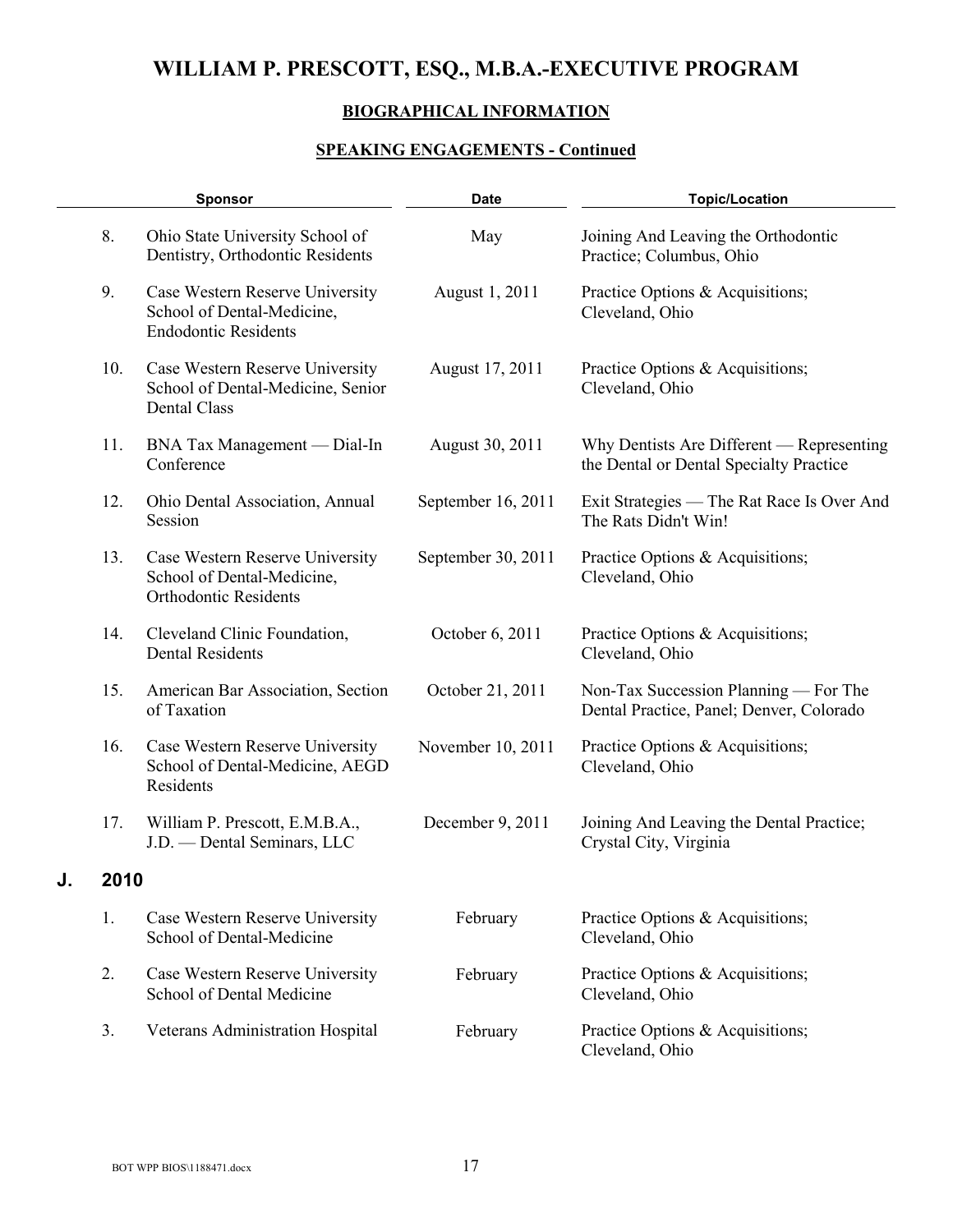### **BIOGRAPHICAL INFORMATION**

|     | <b>Sponsor</b>                                                                                      | <b>Date</b> | <b>Topic/Location</b>                                                                                                                                   |
|-----|-----------------------------------------------------------------------------------------------------|-------------|---------------------------------------------------------------------------------------------------------------------------------------------------------|
| 4.  | Chicago Dental Society - Mid-<br>Winter Meeting — The Chicago<br><b>Dental Society</b>              | February    | Preparing for Practice Ownership, Panel,<br>Sponsored by Matsco;<br>Chicago, Illinois                                                                   |
| 5.  | Chicago Dental Society - Mid-<br>Winter Meeting — The Chicago<br>Dental Society                     | February    | Blueprint for Success,<br>Panel - Sponsored by Matsco;<br>Chicago, Illinois                                                                             |
| 6.  | MetroHealth Medical Center,<br><b>Dental Department</b>                                             | March       | Planning Associate Buy-Ins & Owner<br>Buy-Outs; Cleveland, Ohio                                                                                         |
| 7.  | Case Western Reserve University<br>School of Dental-Medicine                                        | April       | Practice Options & Associate Employment;<br>Cleveland, Ohio                                                                                             |
| 8.  | Ohio State University School of<br>Dentistry                                                        | March       | Planning Associate Buy-Ins & Owner Buy-<br>Outs; Columbus, Ohio                                                                                         |
| 9.  | Ohio State University School of<br>Dentistry - Orthodontic Residents                                | April       | Joining And Leaving the Orthodontic<br>Practice; Columbus, Ohio                                                                                         |
| 10. | WRCS/Forum Health, Department<br>of Surgery                                                         | April       | Planning Associate Buy-Ins & Owner Buy-<br>Outs; Youngstown, Ohio                                                                                       |
| 11. | American Bar Association,<br>Section of Taxation                                                    | May         | Entity Selection, Fringe Benefits and 409A<br>Compliance for Closely-Held Businesses and<br>Professional Practices, Panel;<br>Washington, D.C.          |
| 12. | American Bar Association,<br>Section of Taxation                                                    | May         | Worker Classification Challenges – The<br>Hinge on Which So Many Business Issues<br>Turn, Panel; Washington, D.C.                                       |
| 13. | Seeskin, Blackburn, CPAs                                                                            | July        | Co-Ownership — A Taxing Relationship;<br>Cincinnati, Ohio — Telecast                                                                                    |
| 14. | Case Western Reserve University<br>School of Dental-Medicine -<br><b>Pediatric Dental Residents</b> | July        | Joining And Leaving the Dental Practice;<br>Cleveland, Ohio                                                                                             |
| 15. | American Bar Association, Annual<br>Meeting                                                         | August      | Entity Selection, Fringe Benefits and 409A<br>Compliance for Closely-Held Businesses and<br>Professional Practices, Panel;<br>San Francisco, California |
| 16. | Pride Institute — Co-Lecture with<br>Mr. Hy Smith                                                   | August      | Associates, Partnerships & Appraisals;<br>San Francisco, California                                                                                     |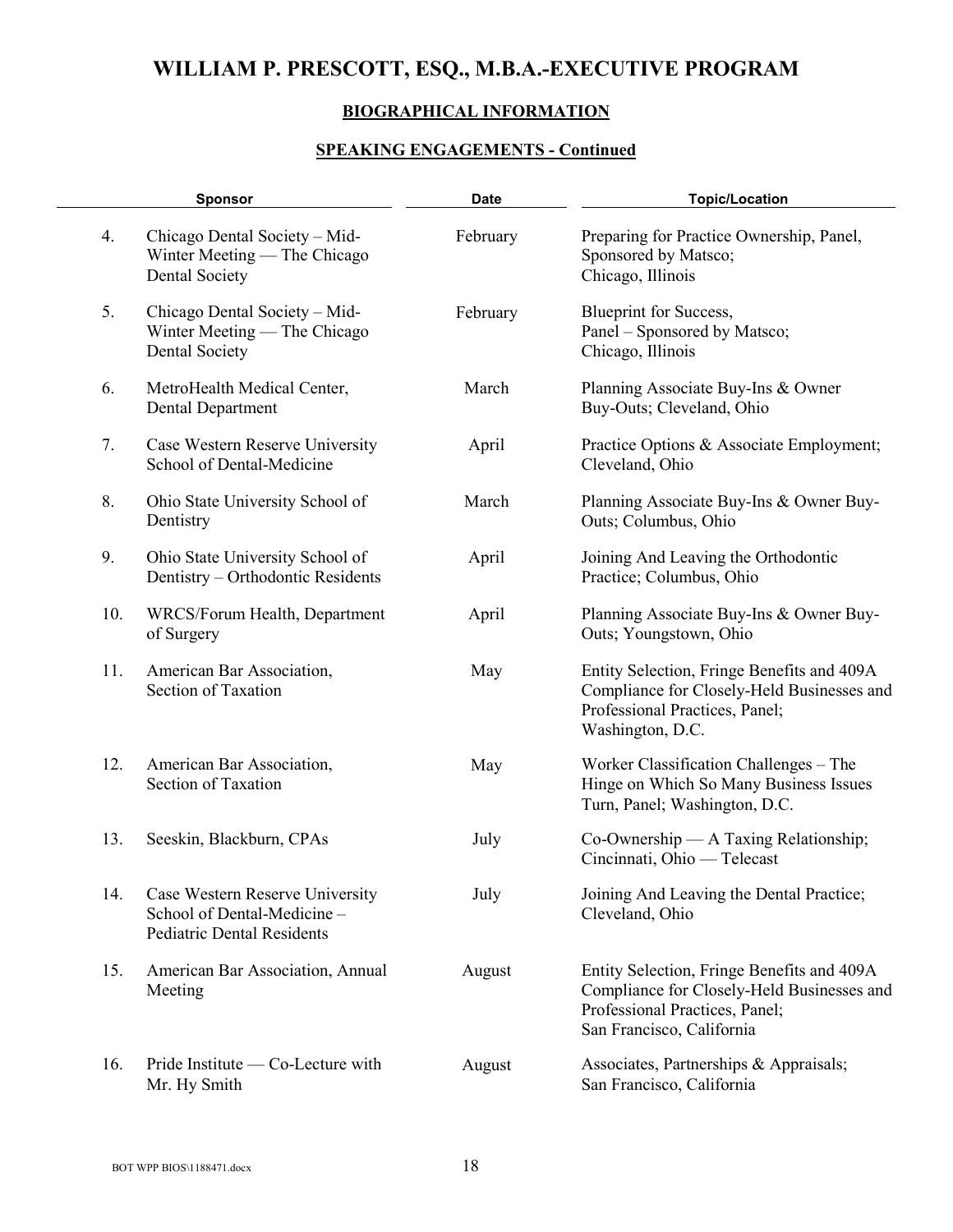## **BIOGRAPHICAL INFORMATION**

|    |      | <b>Sponsor</b>                                                       | <b>Date</b> | <b>Topic/Location</b>                                                                                                               |
|----|------|----------------------------------------------------------------------|-------------|-------------------------------------------------------------------------------------------------------------------------------------|
|    | 17.  | American Bar Association, Section<br>of Taxation                     | August      | Telecast: Entity Selection, Fringe Benefits<br>and 409A Compliance for Closely-Held<br>Businesses and Professional Practices, Panel |
|    | 18.  | Case Western Reserve University<br>School of Dental-Medicine         | August      | Practice Options & Associate Employment;<br>Cleveland, Ohio                                                                         |
|    | 19.  | Case Western Reserve University<br>School of Dental-Medicine         | September   | Joining And Leaving the Dental Practice;<br>Cleveland, Ohio                                                                         |
|    | 20.  | American Bar Association, Section<br>of Taxation                     | September   | Co-Ownership — A Taxing Problem, Panel;<br>Toronto, Canada                                                                          |
|    | 21.  | American Bar Association, Section<br>of Taxation                     | September   | <b>Current Developments for Closely Held</b><br>Businesses and Professional Practices, Panel;<br>Toronto, Ontario, Canada           |
|    | 22.  | American Dental Sales, Inc. -<br>Practice Brokers                    | October     | Co-Ownership — A Taxing Relationship;<br>Orlando, Florida                                                                           |
|    | 23.  | American Dental Association,<br><b>Annual Session</b>                | October     | Preparing for Practice Ownership, Panel —<br>Sponsored by Matsco;<br>Orlando, Florida                                               |
|    | 24.  | Pride Institute — National Alumni<br>Meeting                         | October     | Current Developments in Dentistry and the<br>Law                                                                                    |
|    | 25.  | Pride Institute — Co-Lecture with<br>Mr. Hy Smith                    | November    | Associates, Partnerships & Appraisals;<br>Boston, Massachusetts                                                                     |
|    | 26.  | American Dental Association                                          | December    | Podcast — Associate Employment Questions                                                                                            |
|    | 27.  | Ohio Society of CPAs — Co-<br>Lecture with Michael P. Coyne,<br>Esq. | December    | Providing Health Insurance Under the New<br>Laws; Small Business Council of America,<br>What It Does and Who It Is; Columbus, Ohio  |
| Κ. | 2009 |                                                                      |             |                                                                                                                                     |
|    | 1.   | Pride Institute $-$ Co-Lecture with<br>Mr. Hy Smith                  | January     | Associates, Partnerships & Appraisals;<br>San Rafael, California                                                                    |
|    | 2.   | Case Western Reserve University<br>School of Dental-Medicine         | February    | Joining And Leaving the Dental Practice;<br>Cleveland, Ohio                                                                         |
|    | 3.   | Case Western Reserve University<br>School of Dental-Medicine         | February    | Joining And Leaving the Dental Practice;<br>Cleveland, Ohio                                                                         |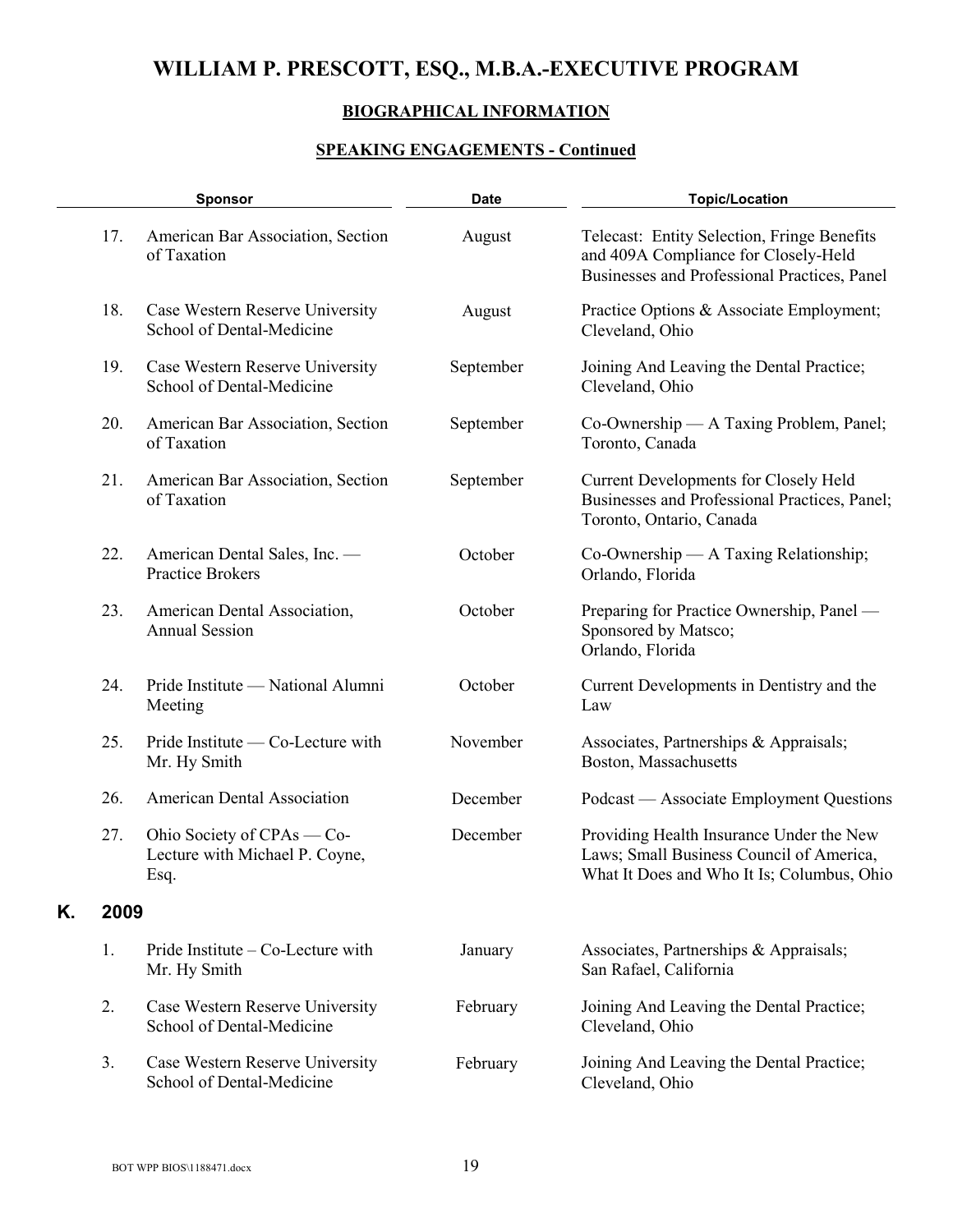### **BIOGRAPHICAL INFORMATION**

| <b>Sponsor</b> |                                                                    | <b>Date</b> | <b>Topic/Location</b>                                                                                  |  |
|----------------|--------------------------------------------------------------------|-------------|--------------------------------------------------------------------------------------------------------|--|
| 4.             | ADS Midwest - Co-Lecture with<br>Peter Ackerman, CPA               | March       | Successful Transitions; Chicago, Illinois                                                              |  |
| 5.             | Ohio State University School of<br>Dentistry-Orthodontic Residents | April       | Joining And Leaving the Orthodontic<br>Practice; Columbus, Ohio                                        |  |
| 6.             | American Bar Association,<br>Section of Taxation                   | May         | Update on Personal Goodwill;<br>Washington, D.C.                                                       |  |
| 7.             | American Bar Association,<br>Section of Taxation                   | May         | Buy-Sell Agreements;<br>Washington, D.C.                                                               |  |
| 8.             | American Bar Association-<br><b>Annual Meeting</b>                 | July        | Buy-Sell Agreements;<br>Chicago, Illinois                                                              |  |
| 9.             | American Dental Sales, Inc.                                        | July        | Update on Personal Goodwill and<br>Anti-Churning Regulations Affecting<br>Dentistry; Chicago, Illinois |  |
| 10.            | Case Western Reserve University<br>School of Dental-Medicine       | August      | Joining And Leaving the Dental<br>Practice; Cleveland, Ohio                                            |  |
| 11.            | Case Western Reserve University<br>School of Dental-Medicine       | September   | Joining And Leaving the Dental Practice;<br>Cleveland, Ohio                                            |  |
| 12.            | Hobe & Lucas, CPAs                                                 | September   | Partnerships – Three Ways To Do It –Seven<br>Problems To Deal With;<br>Independence, Ohio              |  |
| 13.            | Practice Valuation Study Group                                     | October     | Partnerships – Three Ways To Do It –Seven<br>Problems To Deal With;<br>Denver, Colorado                |  |
| 14.            | Academy of Dental CPAs                                             | October     | Partnerships – Three Ways To Do It – Seven<br>Problems To Deal With;<br>Estes Park, Colorado           |  |
| 15.            | Northern Virginia Dental Society                                   | November    | Joining And Leaving the Dental Practice;<br>Fairfax, Virginia                                          |  |
| 16.            | William P. Prescott, M.B.A., J.D. -<br>Dental Seminars, LLC        | November    | Joining And Leaving the Dental Practice;<br>Baltimore, Maryland                                        |  |
| 17.            | The Cleveland Clinic                                               | December    | Associate Employment;<br>Cleveland, Ohio                                                               |  |
| 18.            | Pride Institute $-$ Co-Lecture with<br>Mr. Hy Smith                | December    | Associates, Partnership & Appraisals;<br>Alexandria, Virginia                                          |  |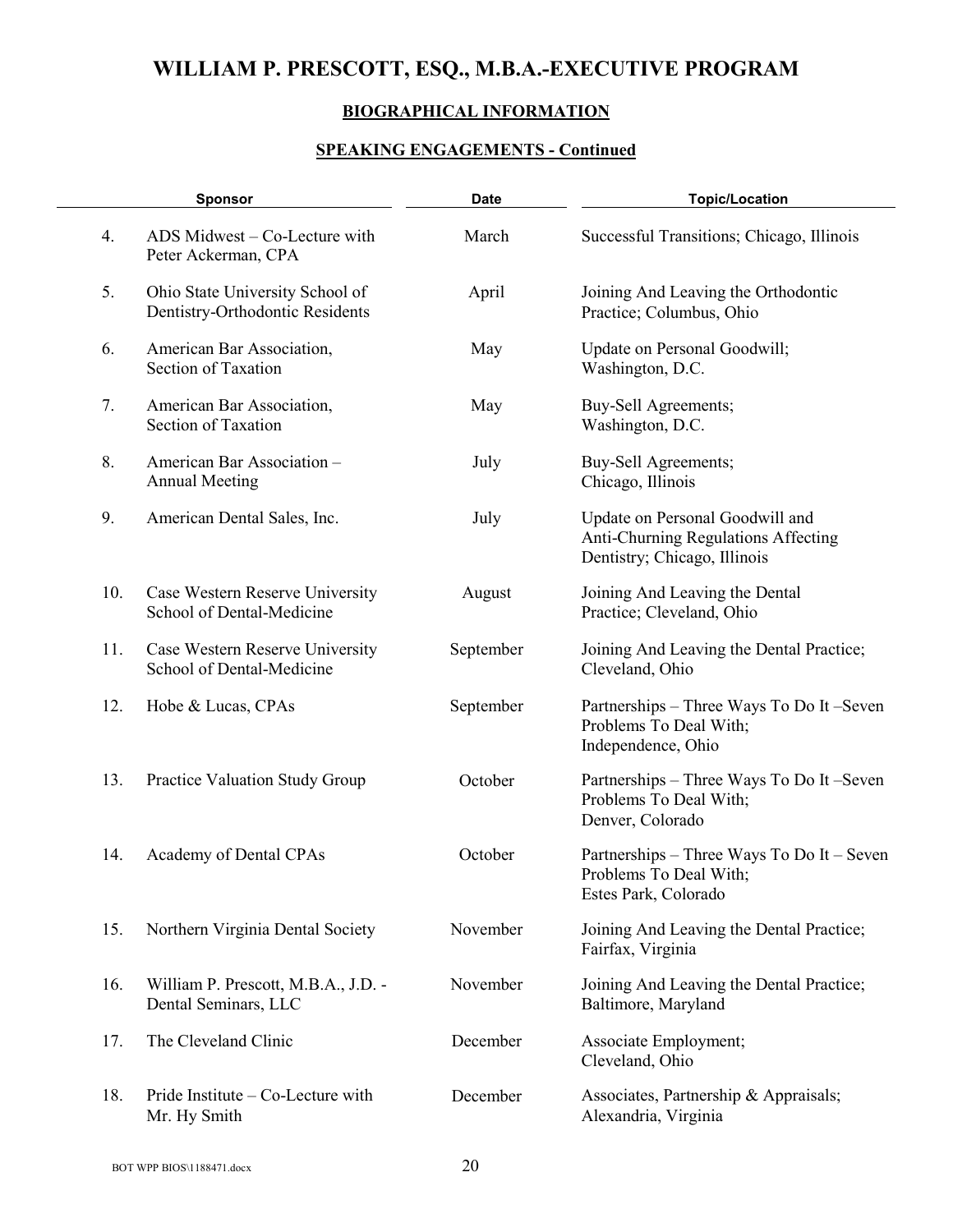## **BIOGRAPHICAL INFORMATION**

|    |      | <b>Sponsor</b>                                                                                     | <b>Date</b> | <b>Topic/Location</b>                                                                   |
|----|------|----------------------------------------------------------------------------------------------------|-------------|-----------------------------------------------------------------------------------------|
|    | 19.  | Case Western Reserve University<br>School of Dental-Medicine                                       | December    | Associate Employment;<br>Cleveland, Ohio                                                |
| L. | 2008 |                                                                                                    |             |                                                                                         |
|    | 1.   | Case Western Reserve University<br>School of Dental-Medicine                                       | January     | Practice Options & Acquisitions;<br>Cleveland, Ohio                                     |
|    | 2.   | American Bar Association,<br>Section of Taxation                                                   | January     | Buy-Sell Agreements - What's New?;<br>Lake Las Vegas, Nevada                            |
|    | 3.   | Case Western Reserve University<br>School of Dental-Medicine                                       | January     | Practice Options & Acquisitions;<br>Cleveland, Ohio                                     |
|    | 4.   | Case Western Reserve University<br>School of Dental-Medicine;<br><b>Pediatric Dental Residents</b> | February    | Practice Options & Acquisitions;<br>Cleveland, Ohio                                     |
|    | 5.   | General Electric Commercial<br>Credit                                                              | February    | Partnerships - Expert Panel;<br>Atlanta, Georgia                                        |
|    | 6.   | Pride Institute – Co-Lecture with<br>Mr. Hy Smith                                                  | March       | Associates, Partnerships & Appraisals;<br>San Francisco, California                     |
|    | 7.   | Pride Institute – Co-Lecture with<br>Mr. Hy Smith                                                  | April       | Associates, Partnerships & Appraisals;<br>Cleveland, Ohio                               |
|    | 8.   | Ohio State University School of<br>Dentistry                                                       | April       | Practice Options & Acquisitions;<br>Columbus, Ohio                                      |
|    | 9.   | Cleveland Society of Orthodontists                                                                 | April       | Joining And Leaving the Orthodontic<br>Practice; Solon, Ohio                            |
|    | 10.  | Michigan Dental Association;<br>Co-Sponsored with Bank of<br>America                               | May         | Joining And Leaving the Dental Practice;<br>Farmington Hills, Michigan                  |
|    | 11.  | American Bar Association,<br>Section of Taxation                                                   | May         | Tax Aspects of the Sale and Purchase<br>of a Professional Practice;<br>Washington, D.C. |
|    | 12.  | American Bar Association,<br>Section of Taxation                                                   | May         | Changing Entity Forms for Professional<br>Practices; Washington, D.C.                   |
|    | 13.  | <b>American Dental Association</b><br>Annual<br>Meeting - Student Division                         | June        | Joining And Leaving the Dental Practice;<br>New Orleans, Louisiana                      |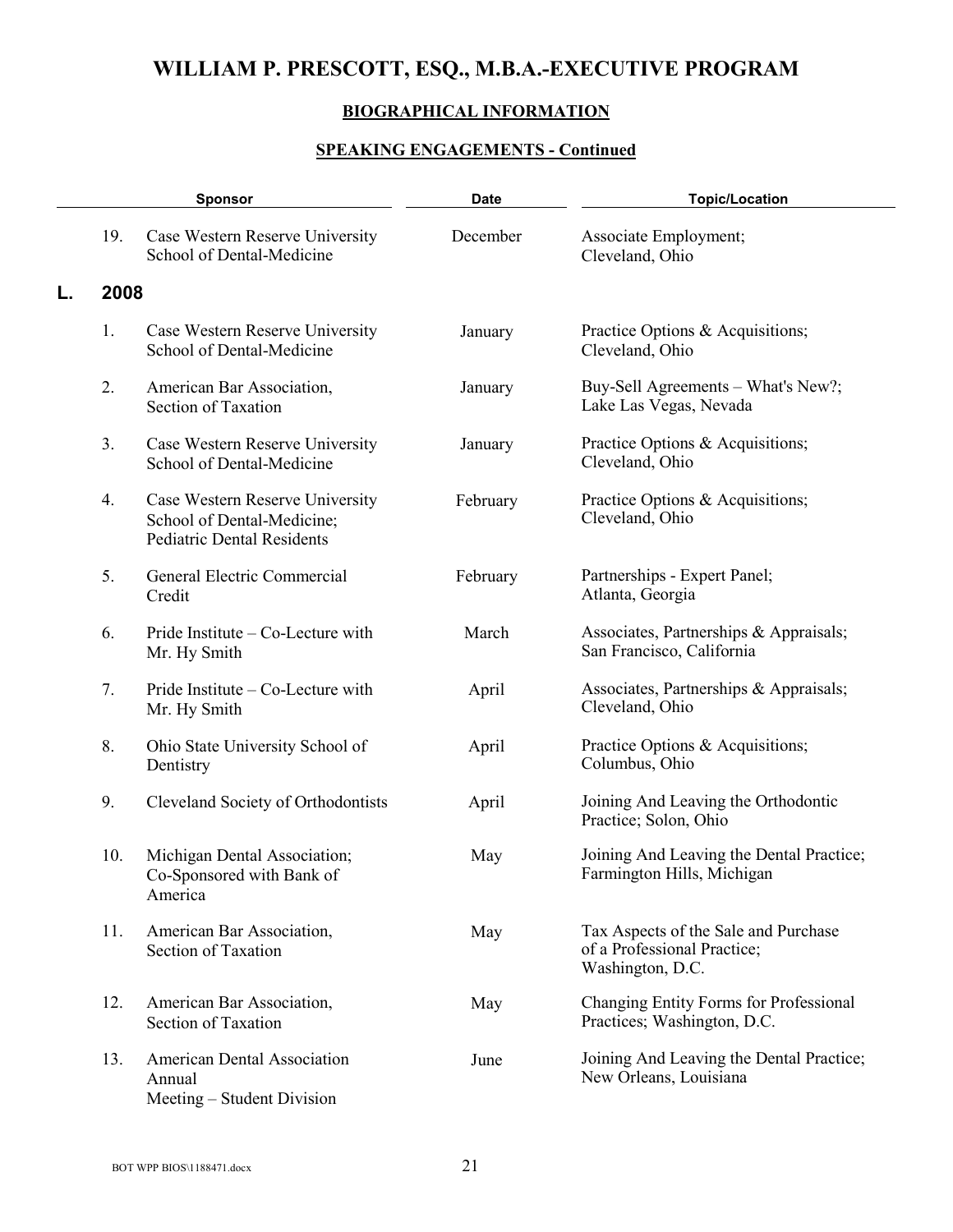### **BIOGRAPHICAL INFORMATION**

|    |      | <b>Sponsor</b>                                                                                      | <b>Date</b> | <b>Topic/Location</b>                                                             |
|----|------|-----------------------------------------------------------------------------------------------------|-------------|-----------------------------------------------------------------------------------|
|    | 14.  | Case Western Reserve University<br>School of Dental-Medicine                                        | July        | Practice Options & Acquisitions;<br>Cleveland, Ohio                               |
|    | 15.  | Ohio State University School of<br>Dentistry - Orthodontic Residents                                | July        | Joining And Leaving the Orthodontic<br>Practice; Columbus, Ohio                   |
|    | 16.  | Case Western Reserve University<br>School of Dental-Medicine                                        | August      | Practice Options & Acquisitions;<br>Cleveland, Ohio                               |
|    | 17.  | Office of Chief Counsel, Internal<br>Revenue Service – Continuing<br><b>Legal Education Program</b> | August      | Worker Classification: Employee or<br>Independent Contractor?<br>Atlanta, Georgia |
|    | 18.  | Case Western Reserve University<br>School of Dental-Medicine                                        | September   | Joining And Leaving the Dental Practice;<br>Cleveland, Ohio                       |
|    | 19.  | Practice Valuation Study Group                                                                      | October     | Worker Classification - Update for the Dental<br>Profession / Legal Updates       |
|    | 20.  | Chagrin Valley Study Group                                                                          | October     | Joining And Leaving the Dental Practice                                           |
|    | 21.  | Lorain County Dental Society                                                                        | October     | Joining And Leaving the Dental Practice                                           |
|    | 22.  | William P. Prescott, M.B.A., J.D. -<br>Dental Seminars, LLC                                         | October     | Joining And Leaving the Dental Practice;<br>Cincinnati, Ohio                      |
|    | 23.  | William P. Prescott, M.B.A., J.D. -<br>Dental Seminars, LLC                                         | October     | Joining And Leaving the Dental Practice;<br>Columbus, Ohio                        |
|    | 24.  | William P. Prescott, M.B.A., J.D. -<br>Dental Seminars, LLC                                         | November    | Joining And Leaving the Dental Practice;<br>Cleveland, Ohio                       |
|    | 25.  | Case Western Reserve University<br>School of Dental-<br>Medicine - Endodontic Residents             | December    | Joining And Leaving the Dental Practice                                           |
| Μ. | 2007 |                                                                                                     |             |                                                                                   |
|    | 1.   | Pride Institute-Co-Lecture with<br>Mr. Hy Smith                                                     | January     | Associates, Partnerships & Appraisals;<br>Atlanta, Georgia                        |
|    | 2.   | Case Western Reserve University<br>School of Dental-Medicine                                        | January     | Practice Options & Acquisitions;<br>Cleveland, Ohio                               |
|    | 3.   | UNLV School of Dentistry                                                                            | February    | Practice Options & Acquisitions;<br>Las Vegas, Nevada                             |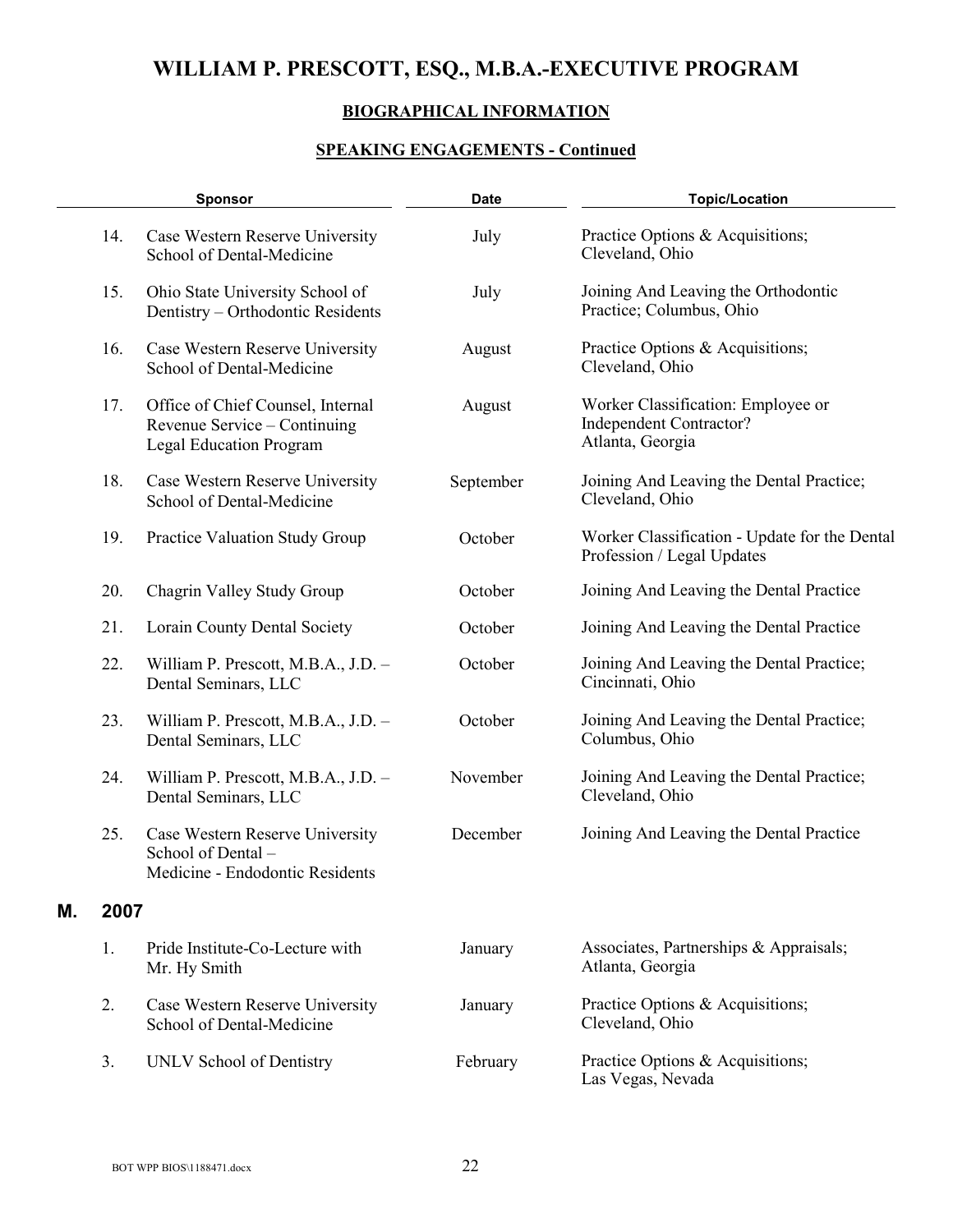### **BIOGRAPHICAL INFORMATION**

| <b>Sponsor</b> |                                                                          | <b>Date</b> | <b>Topic/Location</b>                                               |  |
|----------------|--------------------------------------------------------------------------|-------------|---------------------------------------------------------------------|--|
| 4.             | Case Western Reserve University<br>School of Dental-Medicine             | February    | Practice Options & Acquisitions;<br>Cleveland, Ohio                 |  |
| 5.             | Ohio State University School of<br>Dentistry                             | March       | Practice Options & Acquisitions;<br>Columbus, Ohio                  |  |
| 6.             | Pride Institute – Co-Lecture with<br>Mr. Hy Smith                        | March       | Associates, Partnerships & Appraisals;<br>Seattle, Washington       |  |
| 7.             | The Dental Marketplace -<br>Co-Lecture with Pete Ackerman,<br><b>CPA</b> | March       | <b>Successful Transitions;</b><br>Chicago, Illinois                 |  |
| 8.             | The Dental Marketplace -<br>Co-Lecture with Guy Jaffe                    | April       | Successful Transitions;<br>St. Louis, Missouri                      |  |
| 9.             | Pride Institute – Co-Lecture with<br>Mr. Hy Smith                        | April       | Associates, Partnerships & Appraisals;<br>Detroit, Michigan         |  |
| 10.            | Pride Institute – Co-Lecture with<br>Mr. Hy Smith                        | April       | Associates, Partnerships & Appraisals;<br>St. Louis, Missouri       |  |
| 11.            | Case Western Reserve University<br>School of Dental-Medicine             | June        | Practice Options & Acquisitions;<br>Cleveland, Ohio                 |  |
| 12.            | Pride Institute – Co-Lecture with<br>Mr. Hy Smith                        | June        | Associates, Partnerships & Appraisals;<br>San Francisco, California |  |
| 13.            | Pride Institute                                                          | August      | National Alumni Meeting;<br>Sonoma, California                      |  |
| 14.            | Ohio State University School of<br>Dentistry - Orthodontic Residents     | August      | The ABCs And XYZs for the Dentist;<br>Columbus, Ohio                |  |
| 15.            | Pride Institute - Co-Lecture with<br>Mr. Hy Smith                        | August      | Associates, Partnerships & Appraisals;<br>Las Vegas, Nevada         |  |
| 16.            | Arizona Dental School Located in<br>Mesa                                 | September   | The ABCs And XYZs for the Dentist;<br>Mesa, Arizona                 |  |
| 17.            | Pride Institute – Co-Lecture with<br>Mr. Hy Smith                        | September   | Associates, Partnerships & Appraisals;<br>Nashville, Tennessee      |  |
| 18.            | Case Western Reserve University<br>School of Dental-Medicine             | September   | The ABCs And XYZs for the Dentist;<br>Cleveland, Ohio               |  |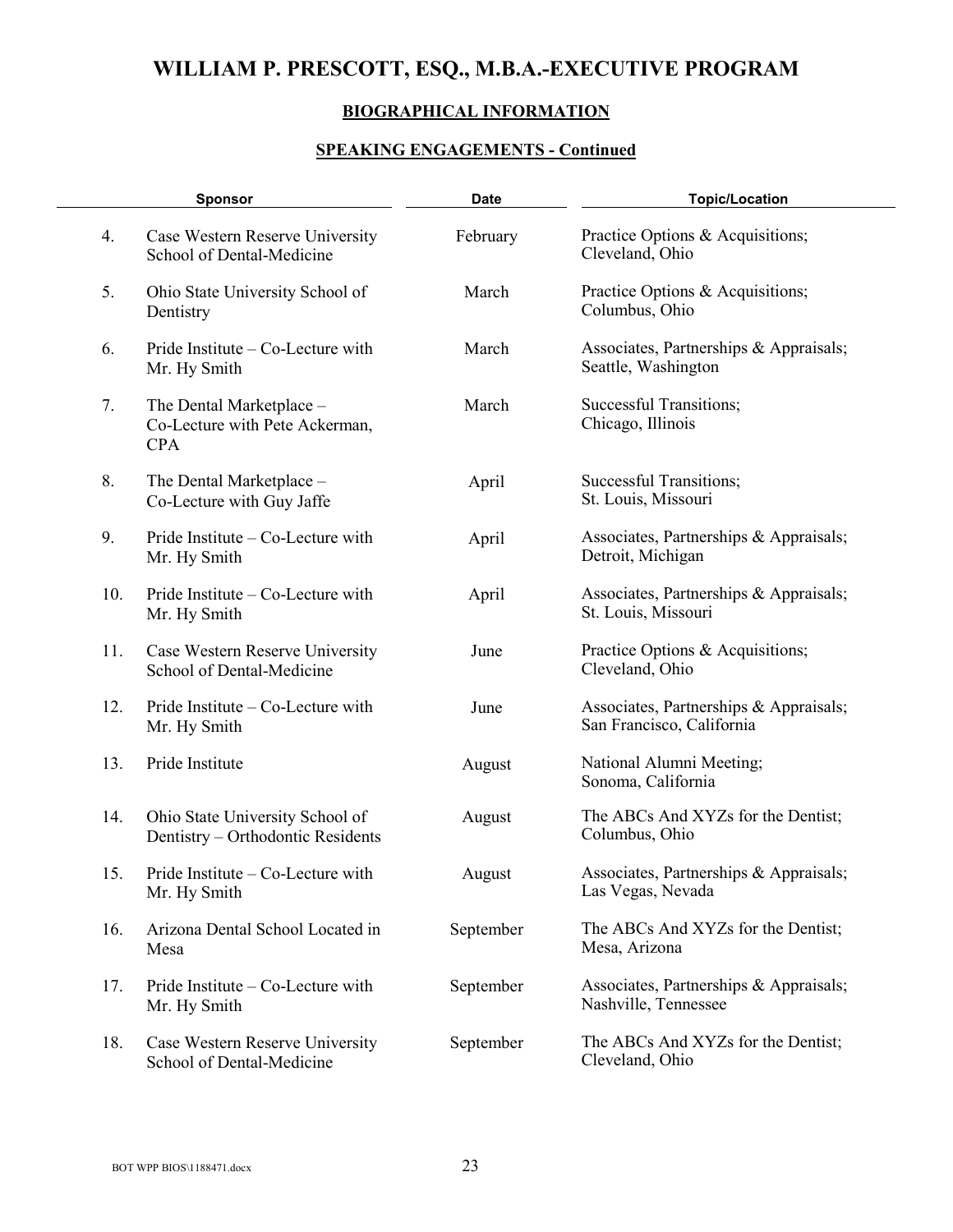## **BIOGRAPHICAL INFORMATION**

|    | <b>Sponsor</b> |                                                                                                                          | <b>Date</b> | <b>Topic/Location</b>                                                      |  |
|----|----------------|--------------------------------------------------------------------------------------------------------------------------|-------------|----------------------------------------------------------------------------|--|
|    | 19.            | Pride Institute – Co-Lecture with<br>Mr. Hy Smith                                                                        | November    | Associates, Partnerships & Appraisals;<br>Tampa, Florida                   |  |
|    | 20.            | Collier, Sarner & Associates, Inc.                                                                                       | December    | Practice Transitions;<br>Chicago, Illinois                                 |  |
| N. | 2006           |                                                                                                                          |             |                                                                            |  |
|    | 1.             | Case Western Reserve University<br>School of Dental-Medicine                                                             | January     | Practice Options & Acquisitions;<br>Cleveland, Ohio                        |  |
|    | 2.             | Western Regional Dental<br>Convention - Arizona Dental<br>Society; Co-Lecture with Amy<br>Morgan, CEO of Pride Institute | March       | Planning Your Ideal Transition, Life and<br>Practice; Phoenix, Arizona     |  |
|    | 3.             | Ohio State University School of<br>Dentistry                                                                             | March       | Practice Options & Acquisitions;<br>Columbus, Ohio                         |  |
|    | 4.             | American Bar Association, Section<br>of Taxation                                                                         | May         | Personal Goodwill - What's New? -<br>Panelist/Program Chair                |  |
|    | 5.             | Case Western Reserve University<br>School of Dental-Medicine                                                             | July        | Practice Options & Acquisitions;<br>Cleveland, Ohio                        |  |
|    | 6.             | Pride Institute – Co-Lecture with<br>Mr. Hy Smith                                                                        | July        | Associates, Partnerships and Appraisals;<br>Newport Beach, California      |  |
|    | 7.             | Pride Institute – Co-Lecture with<br>Mr. Hy Smith                                                                        | July        | Associates, Partnerships and Appraisals;<br>Boston, Massachusetts          |  |
|    | 8.             | Case Western Reserve University<br>School of Dental-Medicine                                                             | August      | Practice Options & Acquisitions;<br>Cleveland, Ohio                        |  |
|    | 9.             | Case Western Reserve University<br>School of Dental-Medicine                                                             | September   | Practice Options & Acquisitions;<br>Cleveland, Ohio                        |  |
|    | 10.            | American Law Institute/American<br><b>Bar Association</b>                                                                | September   | Representing the Professional Practice and<br><b>Closely Held Business</b> |  |
|    | 11.            | Pride Institute - Co-Lecture with<br>Mr. Hy Smith                                                                        | October     | Associates, Partnerships and Appraisals;<br>New York City, New York        |  |
|    | 12.            | Pride Institute – Co-Lecture with<br>Mr. Hy Smith                                                                        | December    | Associates, Partnerships and Appraisals;<br>Memphis, Tennessee             |  |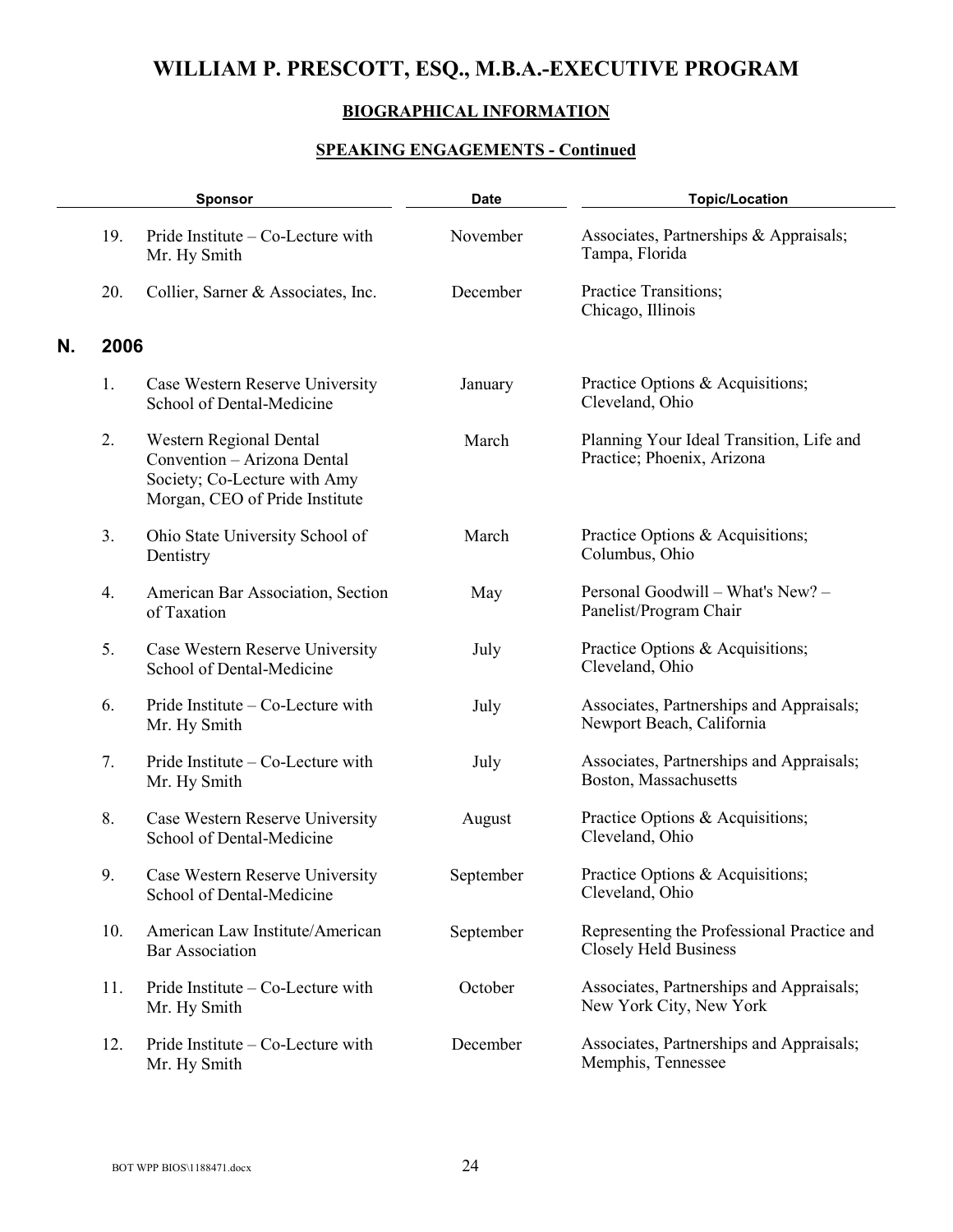## **BIOGRAPHICAL INFORMATION**

|    | <b>Sponsor</b> |                                                                 | <b>Date</b> | <b>Topic/Location</b>                                                                               |
|----|----------------|-----------------------------------------------------------------|-------------|-----------------------------------------------------------------------------------------------------|
|    | 13.            | William P. Prescott M.B.A., J.D.,<br>Dental Seminars, LLC       | December    | The ABCs And XYZs for the Dentist;<br>Arlington, Virginia                                           |
| О. | 2005           |                                                                 |             |                                                                                                     |
|    | 1.             | American Bar Association, Section<br>of Taxation                | January     | Exotic Applications of Personal Goodwill<br>and Unreasonable Compensation;<br>San Diego, California |
|    | 2.             | Ohio State University School of<br>Dentistry                    | February    | Practice Options & Acquisitions;<br>Columbus, Ohio                                                  |
|    | 3.             | William P. Prescott, M.B.A., J.D. -<br>Dental Seminars, LLC     | April       | Foundations for Successful Valuations &<br>Transitions; Chicago, Illinois                           |
|    | 4.             | Veterinary Practice Broker<br>Association                       | April       | Joining And Leaving the Professional<br>Practice; Cleveland, Ohio                                   |
|    | 5.             | Ohio State University School of<br>Dentistry                    | April       | Practice Options & Acquisitions;<br>Columbus, Ohio                                                  |
|    | 6.             | The St. Louis Dental Society                                    | May         | The ABCs And XYZs for the Dentist;<br>St. Louis, Missouri                                           |
|    | 7.             | Case Western Reserve University<br>School of Dental-Medicine    | July        | Practice Options & Acquisitions;<br>Cleveland, Ohio                                                 |
|    | 8.             | Case Western Reserve University<br>School of Dentistry-Medicine | July        | Practice Valuations; Cleveland, Ohio                                                                |
|    | 9.             | Case Western Reserve University<br>School of Dentistry-Medicine | September   | Practice Options & Acquisitions;<br>Cleveland, Ohio                                                 |
|    | 10.            | American Bar Association,<br>Section of Taxation                | September   | Splitting Up the Family Business;<br>San Francisco, California                                      |
|    | 11.            | Sullivan – Schein Dental Company                                | September   | Designing, Relocating or Establishing the<br>Practice Facility; Cleveland, Ohio                     |
|    | 12.            | Academy of Dental CPAs                                          | October     | Joining And Leaving the Dental Practice;<br>St. Louis, Missouri                                     |
|    | 13.            | William P. Prescott, M.B.A., J.D. -<br>Dental Seminars, LLC     | November    | The ABCs And XYZs for the Dentist;<br>Pittsburgh, Pennsylvania                                      |
|    | 14.            | Holiday Dental Conference                                       | November    | The Law & Your Dental Practice/Practice<br>Succession & Associates;<br>Charlotte, North Carolina    |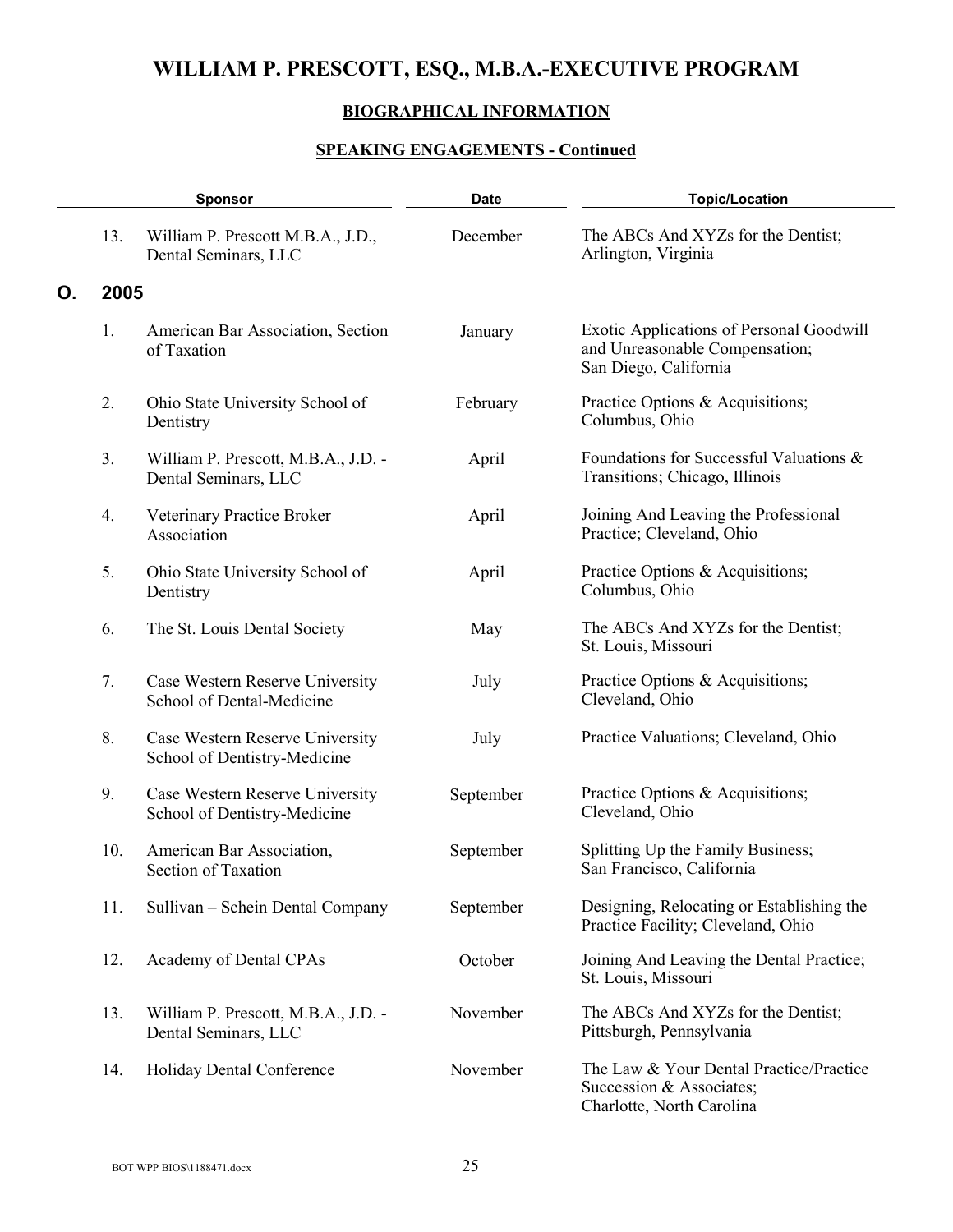## **BIOGRAPHICAL INFORMATION**

|    | <b>Sponsor</b> |                                                                                 | <b>Topic/Location</b><br><b>Date</b> |                                                                          |
|----|----------------|---------------------------------------------------------------------------------|--------------------------------------|--------------------------------------------------------------------------|
| Р. | 2004           |                                                                                 |                                      |                                                                          |
|    | 1.             | American Bar Association,<br>Section of Taxation                                | January                              | Fringe Benefits for Professional Practices;<br>Orlando, Florida          |
|    | 2.             | Northeast Ohio Dental Society<br>Study Club                                     | January                              | Practice Succession; Beachwood, Ohio                                     |
|    | 3.             | <b>Cleveland Clinic Foundation</b>                                              | January                              | Practice Options; Cleveland, Ohio                                        |
|    | 4.             | Gunderson Lutheran Hospital,<br><b>Annual Meeting</b>                           | February                             | The ABCs And XYZs for the Dentist;<br>Lacrosse, Wisconsin                |
|    | 5.             | <b>Cleveland Clinic Foundation</b>                                              | February                             | Practice Options; Cleveland, Ohio                                        |
|    | 6.             | Ohio State University School of<br>Dentistry                                    | March                                | Practice Options; Columbus, Ohio                                         |
|    | 7.             | Case Western Reserve University<br>School of Dentistry; Endodontic<br>Residents | April                                | Practice Options; Cleveland, Ohio                                        |
|    | 8.             | Ohio State University School of<br>Dentistry                                    | April                                | Practice Options; Columbus, Ohio                                         |
|    | 9.             | University of Maryland;<br><b>Endodontic Residents</b>                          | May                                  | Practice Options; Baltimore, Maryland                                    |
|    | 10.            | North Coast Spring Meeting                                                      | May                                  | Practice Succession & Associates/Practice<br>Operations; Cleveland, Ohio |
|    | 11.            | American Bar Association,<br>Section of Taxation                                | May                                  | Personal Goodwill; Washington, D.C.                                      |
|    | 12.            | Case Western Reserve School of<br>Dentistry                                     | June                                 | Practice Options/The Associate Interview<br>Process; Cleveland, Ohio     |
|    | 13.            | William P. Prescott M.B.A., J.D. -<br>Dental Seminars, LLC                      | June                                 | The ABCs And XYZs for the Dentist;<br>Detroit, Michigan                  |
|    | 14.            | Case Western Reserve School of<br>Dentistry                                     | September                            | Practice Options/the Associate Interview<br>Process; Cleveland, Ohio     |
|    | 15.            | 1 William P. Prescott, M.B.A.,<br>J.D. - Dental Seminars, LLC                   | November                             | The ABCs And XYZs for the Dentist;<br>New Orleans, Louisiana             |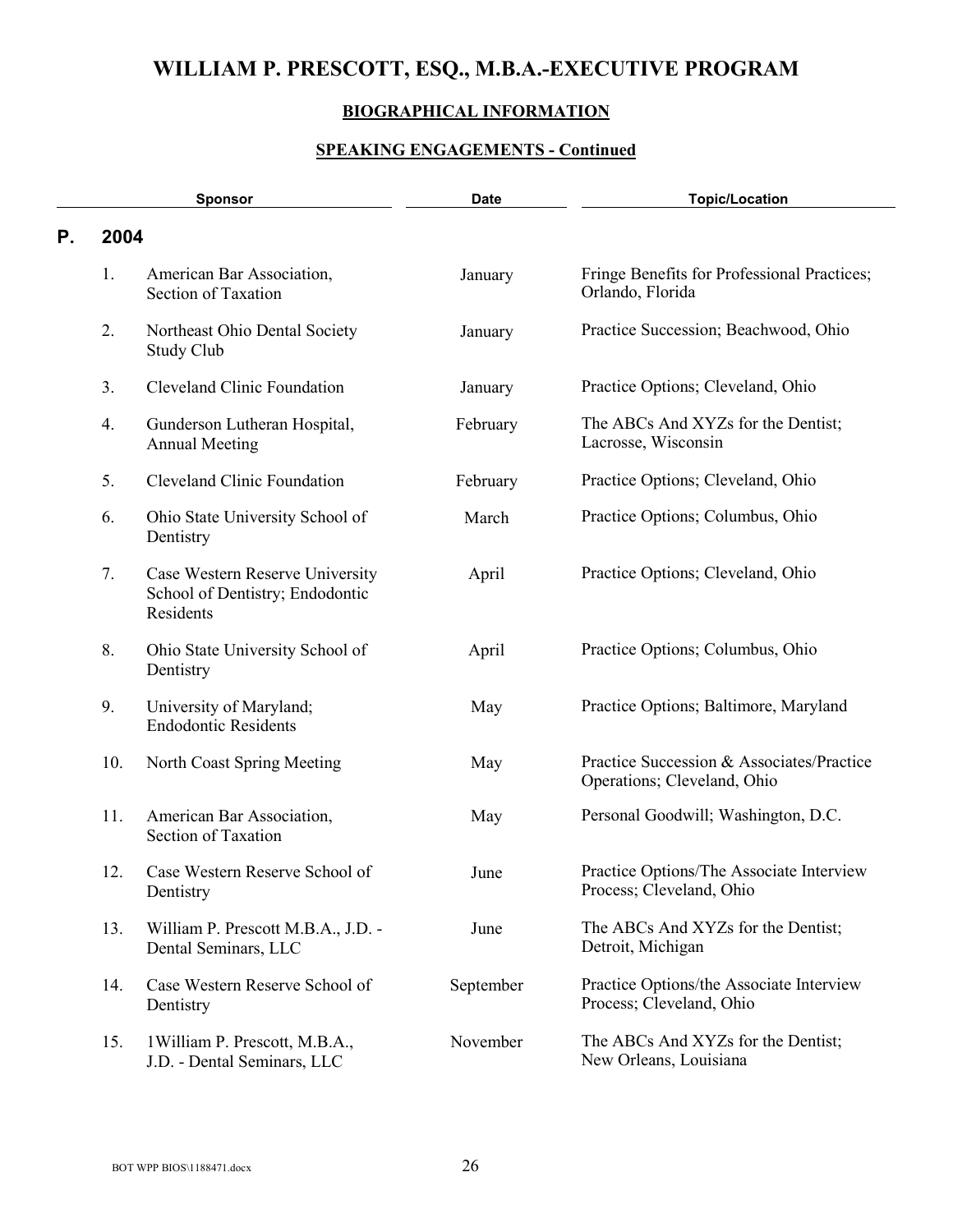## **BIOGRAPHICAL INFORMATION**

|    | <b>Sponsor</b> |                                                                                                                                                              | <b>Date</b> | <b>Topic/Location</b>                                                                        |
|----|----------------|--------------------------------------------------------------------------------------------------------------------------------------------------------------|-------------|----------------------------------------------------------------------------------------------|
| Q. | 2003           |                                                                                                                                                              |             |                                                                                              |
|    | 1.             | American Bar Association, Section<br>of Taxation                                                                                                             | January     | Tax Aspects of Joining And Leaving a<br>Professional Corporation;<br>San Antonio, Texas      |
|    | 2.             | Prescott/McCafferty Initiative,<br>LLC - Self-Sponsored                                                                                                      | January     | Practice Succession & Associates;<br>Cleveland, Ohio                                         |
|    | 3.             | American Academy of Dental<br>Group Practice - Annual Meeting                                                                                                | February    | Joining And Leaving a Group Practice;<br>Miami, Florida                                      |
|    | 4.             | American Bar Association, Section<br>of Taxation                                                                                                             | February    | Tax Aspects of Joining And Leaving a<br>Professional Corporation; National<br>Teleconference |
|    | 5.             | North Coast Spring Meeting/The<br>Greater Cleveland Dental Society,<br>Lake, Geauga, Summit, Lorain,<br><b>Stark and Trumbull County Dental</b><br>Societies | May         | Business, Legal, And Tax Planning For The<br>Dental Practice; Cleveland, Ohio                |
|    | 6.             | Case Western Reserve University<br>School of Dentistry                                                                                                       | July        | The Young Doctor/Practice Options                                                            |
|    | 7.             | Case Western Reserve University<br>School of Dentistry                                                                                                       | September   | The Young Doctor/Practice Options                                                            |
|    | 8.             | Academy of Dental CPA's                                                                                                                                      | November    | <b>Succession Planning for Dentistry</b>                                                     |
|    | 9.             | Prescott/McCafferty Initiative,<br>LLC - Self-Sponsored                                                                                                      | December    | Business, Legal, And Tax Planning for the<br>Dental Practice; Chicago, Illinois              |
| R. | 2002           |                                                                                                                                                              |             |                                                                                              |
|    | 1.             | Rocky River Dental Study Club                                                                                                                                | February    | Exit Strategies; Rocky River, Ohio                                                           |
|    | 2.             | Sullivan-Schein Dental - Through<br>Prescott/McCafferty Initiative,<br><b>LLC</b>                                                                            | March       | Practice Succession; Natick, Massachusetts                                                   |
|    | 3.             | Ohio State University School of<br>Dentistry                                                                                                                 | May         | The Young Doctor/Practice Options                                                            |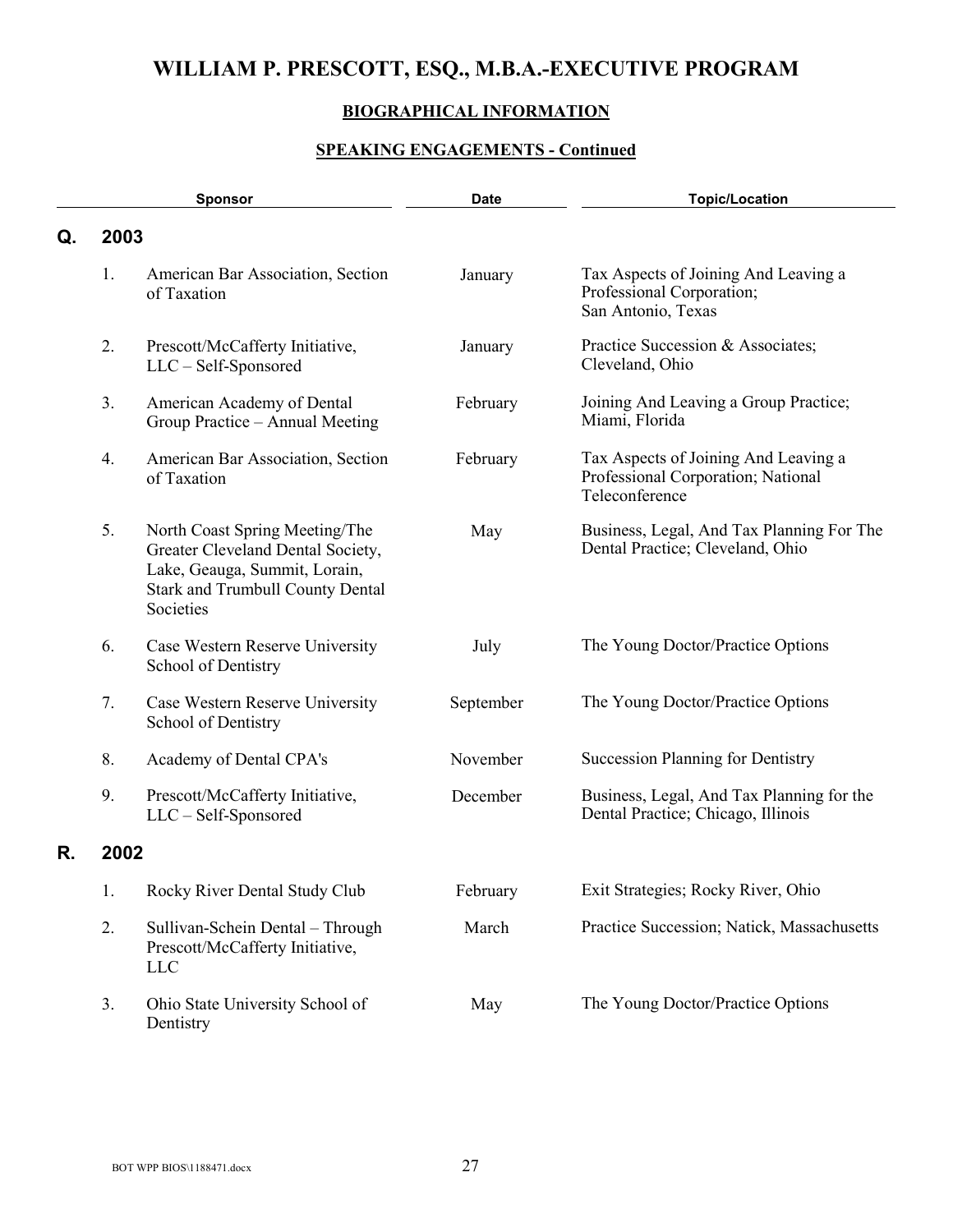### **BIOGRAPHICAL INFORMATION**

|    |      | <b>Sponsor</b>                                                                                                                                               | <b>Date</b> | <b>Topic/Location</b>                                                              |
|----|------|--------------------------------------------------------------------------------------------------------------------------------------------------------------|-------------|------------------------------------------------------------------------------------|
|    | 4.   | North Coast Spring Meeting/The<br>Greater Cleveland Dental Society,<br>Lake, Geauga, Summit, Lorain,<br><b>Stark and Trumbull County Dental</b><br>Societies | May         | Business, Legal, And Tax Planning For The<br>Dental Practice; Cleveland, Ohio      |
|    | 5.   | Case Western Reserve University<br>School of Dentistry                                                                                                       | July        | The Young Doctor/Practice Options                                                  |
|    | 6.   | Case Western Reserve University<br>School of Dentistry                                                                                                       | September   | The Young Doctor/Practice Options                                                  |
|    | 7.   | Bass Lake Study Club                                                                                                                                         | October     | Practice Succession and Retirement<br>Plan Design; Mentor, Ohio                    |
|    | 8.   | Sullivan-Schein Dental - Through<br>Prescott/McCafferty Initiative,<br><b>LLC</b>                                                                            | November    | Practice Succession; Cincinnati, Ohio                                              |
|    | 9.   | Ohio State University – School of<br>Dentistry                                                                                                               | November    | The Young Doctor/Practice Options                                                  |
|    | 10.  | Prescott/McCafferty Initiative,<br>LLC - Self-Sponsored                                                                                                      | December    | Practice Succession & Associates                                                   |
| S. | 2001 |                                                                                                                                                              |             |                                                                                    |
|    | 1.   | American Bar Association - Tax<br>Section                                                                                                                    | January     | Succession Planning for Professionals;<br>Scottsdale, Arizona                      |
|    | 2.   | Lorain County Dental Society                                                                                                                                 | January     | Minimizing Risks in Succession Planning;<br>Lorain, Ohio                           |
|    | 3.   | <b>Cleveland Clinic Foundation</b>                                                                                                                           | February    | <b>Understanding Associate Contracts</b>                                           |
|    | 4.   | Gennesee District Dental Society                                                                                                                             | March       | Succession Planning, Associates and<br>Valuations; Flint, Michigan                 |
|    | 5.   | Case Western University Reserve<br>School of Dentistry                                                                                                       | April       | The Young Doctor/Practice Options;<br>Cleveland, Ohio                              |
|    | 6.   | Case Western University Reserve<br>School of Dentistry                                                                                                       | July        | The Young Doctor/Practice Options;<br>Cleveland, Ohio                              |
|    | 7.   | Case Western University Reserve<br>School of Dentistry                                                                                                       | October     | Practice Succession & Associates/The Sale &<br>Purchase Seminar; Chicago, Illinois |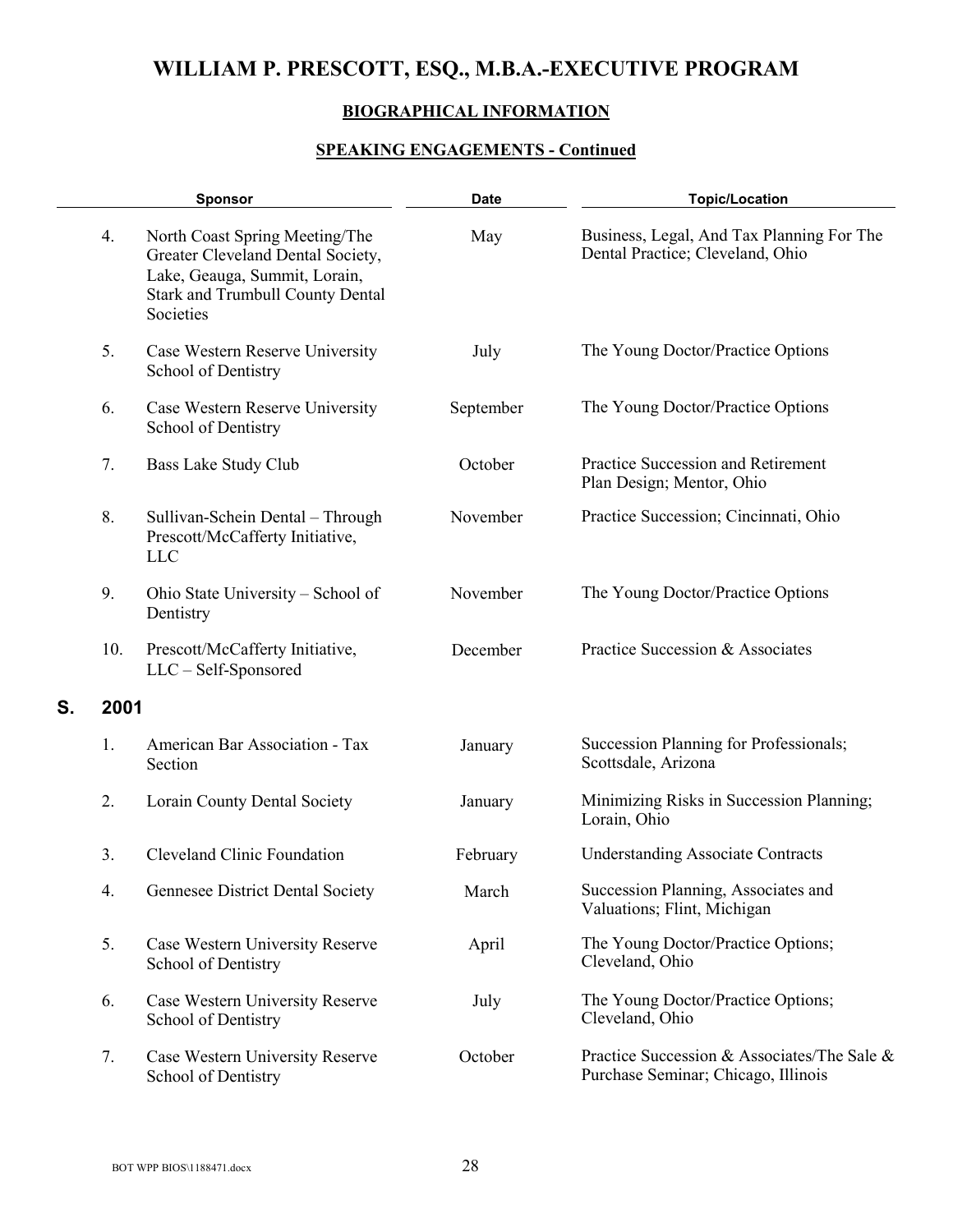## **BIOGRAPHICAL INFORMATION**

|    |      | <b>Sponsor</b>                                            | <b>Date</b> | <b>Topic/Location</b>                                                                  |
|----|------|-----------------------------------------------------------|-------------|----------------------------------------------------------------------------------------|
|    | 8.   | Prescott/McCafferty Initiative,<br>$LLC - Self-sponsored$ | October     | The Young Doctor/Practice Options;<br>Cleveland, Ohio                                  |
|    | 9.   | Prescott/McCafferty Initiative,<br>LLC - Self-sponsored   | November    | Business, Legal, And Tax Planning For The<br>Dental Practice; Dallas, Texas            |
|    | 10.  | North Eastern Ohio Dental Study<br>Club                   | November    | <b>Practice Succession</b>                                                             |
|    | 11.  | 1Prescott/McCafferty Initiative,<br>LLC - Self-sponsored  | December    | Practice Operations & Personal Planning;<br>Chicago, Illinois                          |
| Τ. | 2000 |                                                           |             |                                                                                        |
|    | 1.   | Peter Ackerman, CPA                                       | March       | The Law and Practice Transitions;<br>Chicago, Illinois                                 |
|    | 2.   | Prescott/McCafferty Initiative,<br>$LLC - Self-sponsored$ | October     | Practice Succession & Associates/The Sale &<br>Purchase Seminar; Cincinnati, Ohio      |
|    | 3.   | Prescott/McCafferty Initiative,<br>LLC - Self-sponsored   | October     | Practice Succession & Associates/The Sale &<br>Purchase Seminar; Dallas, Texas         |
|    | 4.   | Prescott/McCafferty Initiative,<br>$LLC - Self-sponsored$ | December    | Practice Succession & Associates/<br>The Sale & Purchase Seminar;<br>Chicago, Illinois |
|    | 5.   | The Cleveland Clinic Foundation                           | December    | <b>Understanding Associate Contracts</b>                                               |
| U. | 1999 |                                                           |             |                                                                                        |
|    | 1.   | American Dental Sales, Inc.                               | March       | Co-Ownership Arrangements;<br>Orlando, Florida                                         |
|    | 2.   | Prescott/McCafferty Initiative,<br>LLC - Self-sponsored   | March       | Practice Succession & Associates/<br>The Sale & Purchase Seminar;<br>Cleveland, Ohio   |
|    | 3.   | Dental Summit V                                           | April       | Legal Issues and Dental Management Service<br>Organizations; Chicago, Illinois         |
|    | 4.   | Prescott/McCafferty Initiative,<br>$LLC - Self-sponsored$ | May         | Practice Succession & Associates/<br>The Sale & Purchase Seminar;<br>Columbus, Ohio    |
|    | 5.   | Prescott/McCafferty Initiative,<br>LLC - Self-sponsored   | September   | Practice Succession & Associates/<br>The Sale & Purchase Seminar;<br>Atlanta, Georgia  |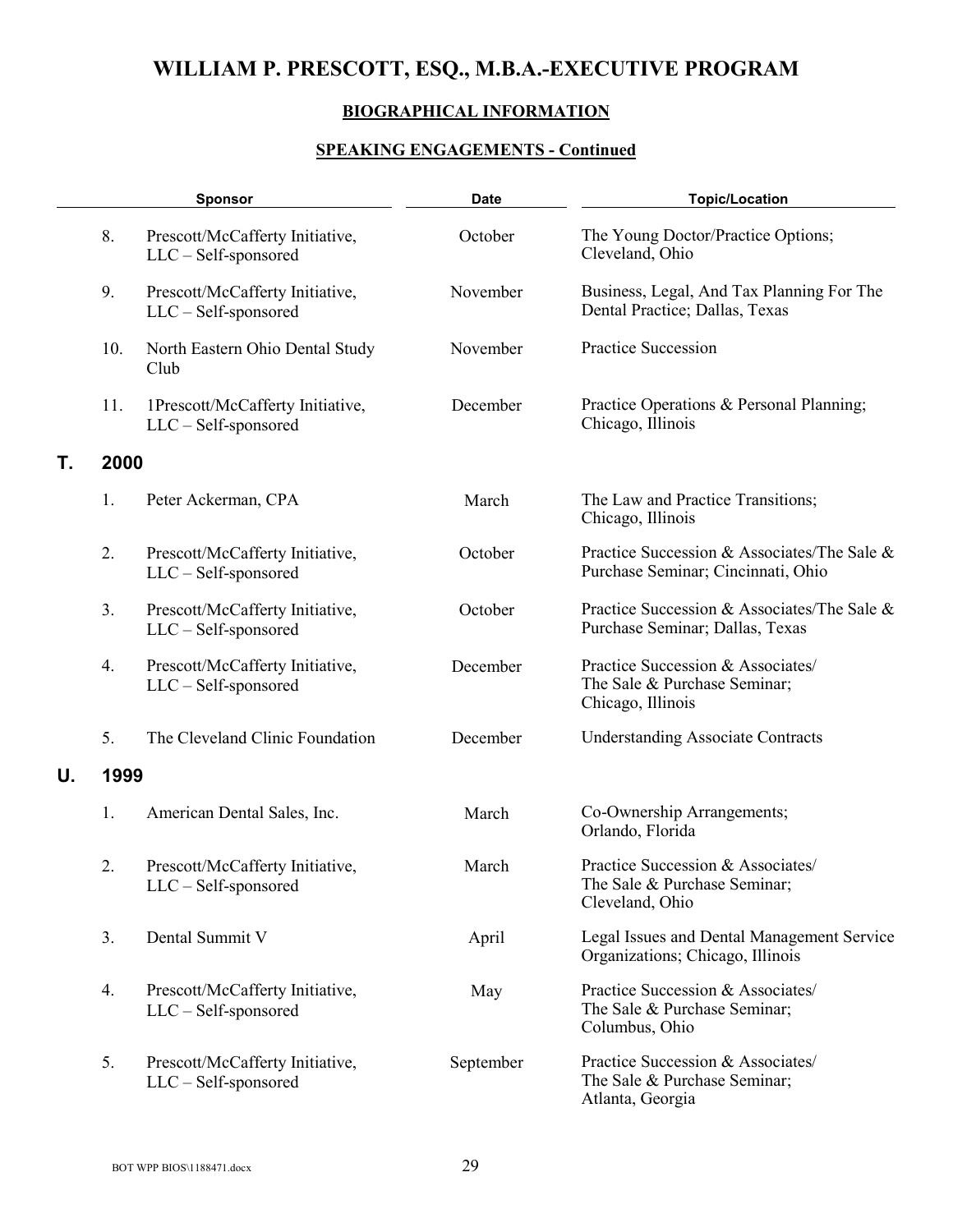## **BIOGRAPHICAL INFORMATION**

|    | <b>Sponsor</b> |                                                                                                                                           | <b>Date</b> | <b>Topic/Location</b>                                                                       |
|----|----------------|-------------------------------------------------------------------------------------------------------------------------------------------|-------------|---------------------------------------------------------------------------------------------|
|    | 6.             | Southwest Dental Study Club                                                                                                               | November    | Legal Issues in Patient Treatment;<br>Cleveland, Ohio                                       |
|    | 7.             | Peter Ackerman, CPA                                                                                                                       | December    | The Law and Practice Transitions;<br>Chicago, Illinois                                      |
| V. | 1998           |                                                                                                                                           |             |                                                                                             |
|    | 1.             | National Residents Conference,<br>Sponsored in 1998 by the<br>MetroHealth Medical Center<br>Division of Oral and Maxillofacial<br>Surgery | February    | Associates/Partnerships and<br><b>Practice Transitions</b>                                  |
|    | 2.             | MetroHealth Medical Center                                                                                                                | March       | Practice Options/Segment 1                                                                  |
|    | 3.             | Southern Hills Study Club                                                                                                                 | March       | Dental Malpractice                                                                          |
|    | 4.             | MetroHealth Medical Center                                                                                                                | March       | Practice Options/Segment 2                                                                  |
|    | 5.             | Beachwood with Owen<br>McCafferty, CPA and Lloyd<br>Hollander, D.D.S., Ph.D. -<br>Self-sponsored                                          | May         | Relocation or Establishment of the Dental<br>Practice                                       |
|    | 6.             | Southwest Study Club                                                                                                                      | September   | Legal Issues in Dentistry                                                                   |
|    | 7.             | Medina County Study Club                                                                                                                  | September   | Legal Issues in Dentistry                                                                   |
|    | 8.             | Case Western Reserve University<br>School of Dentistry                                                                                    | October     | Associateships and Practice Transitions                                                     |
|    | 9.             | American Dental Sales, Inc.<br>Presentation                                                                                               | October     | Formation of Prescott/McCafferty Initiative<br><b>LLC</b>                                   |
|    | 10.            | Prescott/McCafferty Initiative<br>$LLC - Self-sponsored$                                                                                  | December    | Practice Succession & Associates/<br>The Sale & Purchase Seminar;<br>New Orleans, Louisiana |
| W. | 1997           |                                                                                                                                           |             |                                                                                             |
|    | 1.             | Alpha Omega Dental Fraternity<br>Alumni Chapter, Case Western<br>Reserve School of Dentistry                                              | February    | Legal Issues in Relocating or Establishing the<br><b>Practice Facility</b>                  |
|    | 2.             | The Greater Cleveland Dental<br>Society                                                                                                   | March       | Establishing Your Retirement Plan and<br><b>Selected Practice Transition Topics</b>         |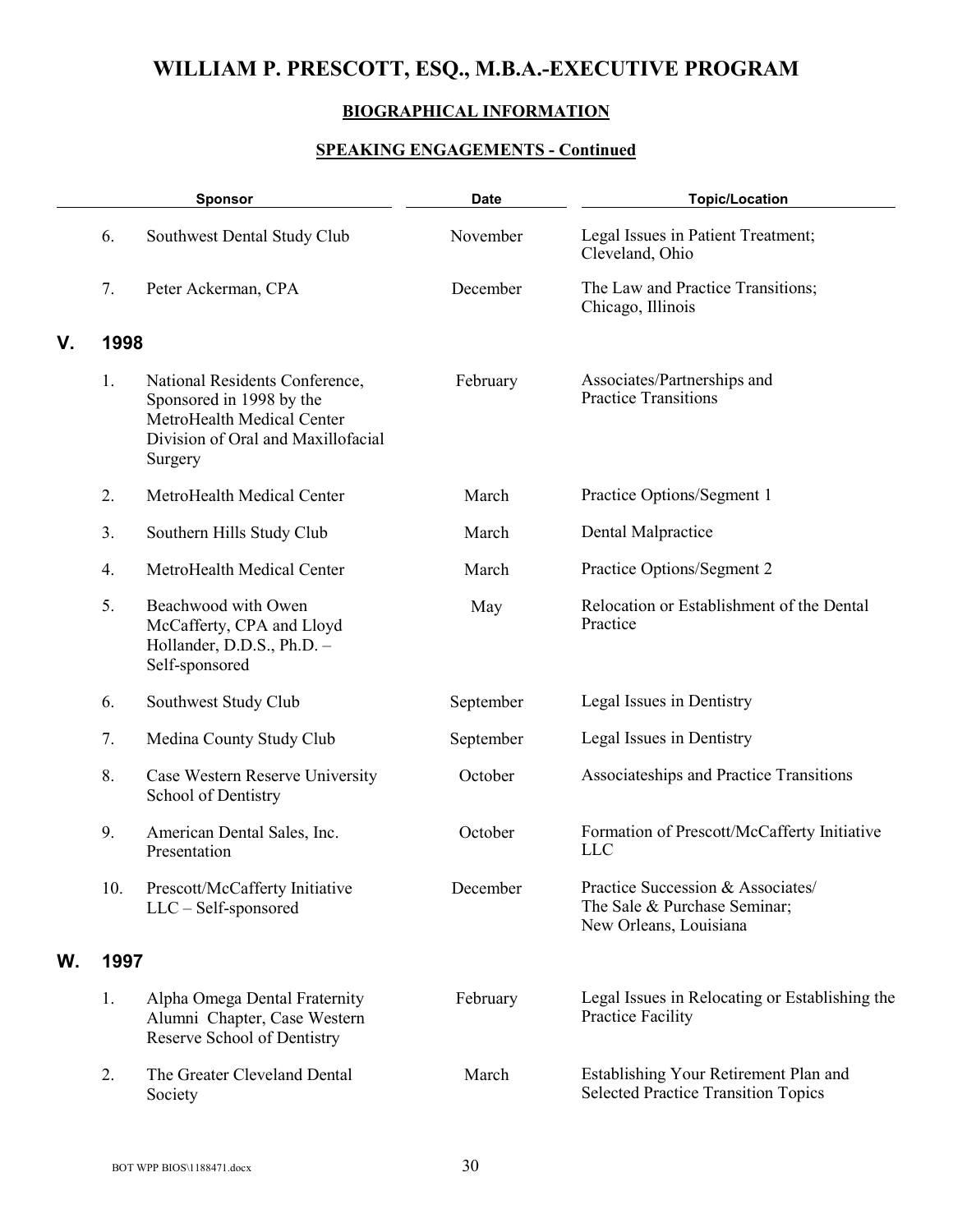## **BIOGRAPHICAL INFORMATION**

|    |      | <b>Sponsor</b>                                                                                                                                                           | <b>Date</b> | <b>Topic/Location</b>                                                                                |
|----|------|--------------------------------------------------------------------------------------------------------------------------------------------------------------------------|-------------|------------------------------------------------------------------------------------------------------|
|    | 3.   | MetroHealth Medical Center                                                                                                                                               | May         | Practice Options, Segment 1                                                                          |
|    | 4.   | Columbus Dental Society with<br>Dr. Ronald Arndt                                                                                                                         | May         | Planning for Retirement                                                                              |
|    | 5.   | MetroHealth Medical Center-<br><b>Dental Residents</b>                                                                                                                   | May         | Practice Options, Segment 2                                                                          |
|    | 6.   | Anicom Systems, Inc. with Owen<br>McCafferty, CPA and Lloyd H.<br>Hollander, D.D.S., Ph.D.                                                                               | September   | Legal, Accounting and Psychological Issues<br>in Relocating or Establishing the Practice<br>Facility |
|    | 7.   | MasterMind Dental Study Group                                                                                                                                            | September   | The Basics of Hiring and Firing                                                                      |
|    | 8.   | Practice Valuation Study Group,<br>San Antonio, Texas                                                                                                                    | November    | Minimizing Risks in Advising Dental Clients                                                          |
| Χ. | 1996 |                                                                                                                                                                          |             |                                                                                                      |
|    | 1.   | Southwest Dental Study Club                                                                                                                                              | March       | The Law and your Dental<br>Practice/Associates, Partnerships and<br><b>Ownership Transitions</b>     |
|    | 2.   | MetroHealth Medical Center -<br><b>Dental Residents</b>                                                                                                                  | March       | Practice Options                                                                                     |
|    | 3.   | North Coast Spring Meeting,<br>Sponsored by The Greater<br>Cleveland Dental Society, Lake,<br>Geauga, Summit, Lorain, Stark &<br><b>Trumbull County Dental Societies</b> | April       | Employment Relations in the Dental Practice                                                          |
|    | 4.   | Case Western Reserve University<br>School of Dentistry                                                                                                                   | June        | Practice Options                                                                                     |
|    | 5.   | Mercer Global Advisors                                                                                                                                                   | October     | The Law and Your Dental Practice                                                                     |
| Y. | 1995 |                                                                                                                                                                          |             |                                                                                                      |
|    | 1.   | Case Western Reserve University<br>School of Dentistry                                                                                                                   | January     | Practice Options                                                                                     |
|    | 2.   | MetroHealth Medical Center -<br><b>Dental Residents</b>                                                                                                                  | March       | Practice Options                                                                                     |
|    | 3.   | Pride Institute Detroit, Michigan                                                                                                                                        | June        | The Law and Dentistry                                                                                |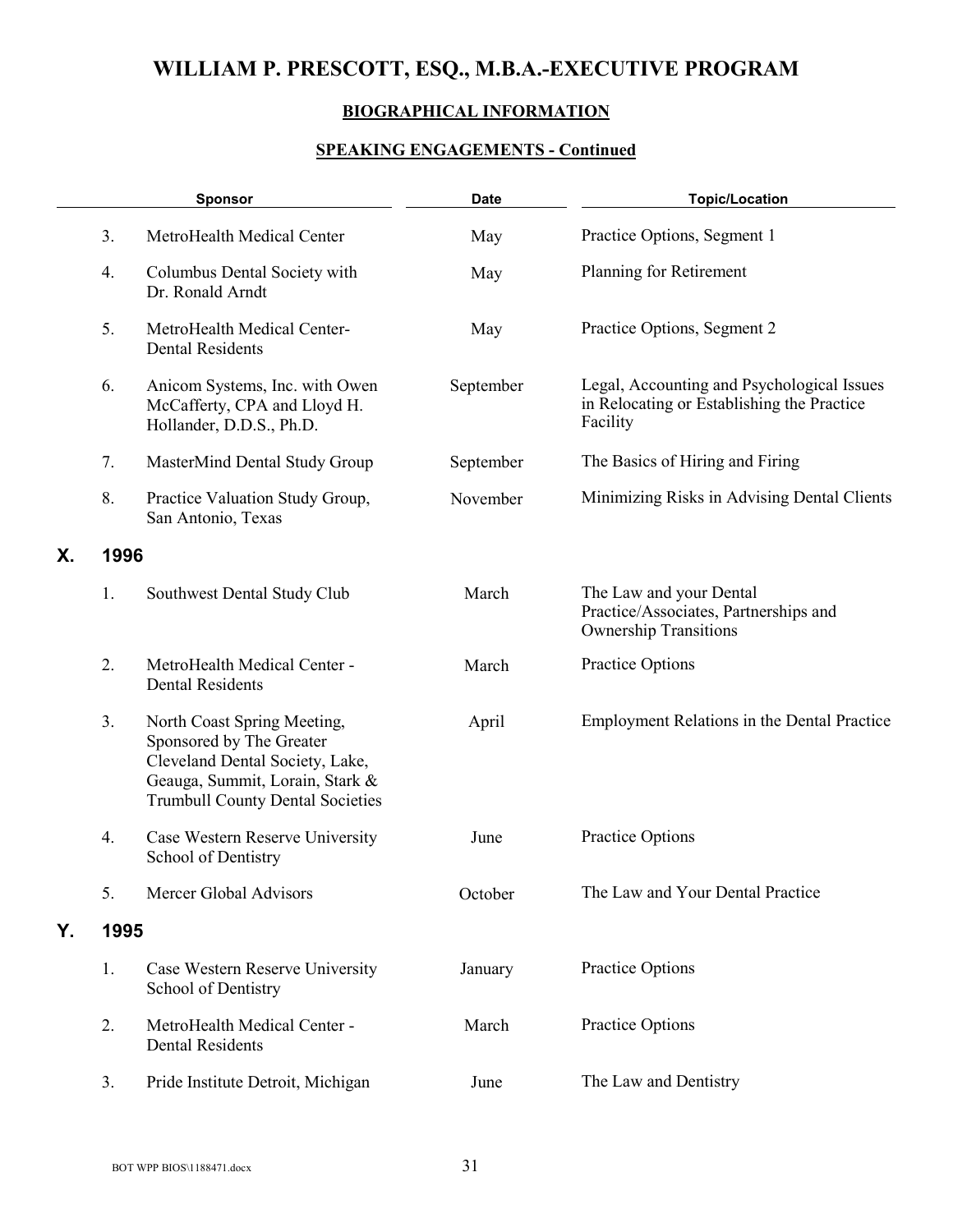## **BIOGRAPHICAL INFORMATION**

|    | <b>Sponsor</b> |                                                                                                                         | <b>Date</b> | <b>Topic/Location</b>                                                                         |
|----|----------------|-------------------------------------------------------------------------------------------------------------------------|-------------|-----------------------------------------------------------------------------------------------|
|    | 4.             | Pride Institute,<br>Greenbrae, California                                                                               | July        | <b>Employment Relations in the Dental Practice</b>                                            |
|    | 5.             | Meer Dental Company<br>Chicago, Illinois                                                                                | September   | The Law and Your Dental Practice/<br>Associates, Partnerships & Ownership<br>Transitions      |
|    | 6.             | Meer Dental Company<br>Open House/Cleveland, Ohio                                                                       | November    | The Law and Your Dental<br>Practice/Associates/Partnerships &<br><b>Ownership Transitions</b> |
|    | 7.             | Case Western Reserve University<br>School of Dentistry/Alumni                                                           | November    | Current Topics in Dentistry/Selling Your<br><b>Dental Practice</b>                            |
| Ζ. | 1994           |                                                                                                                         |             |                                                                                               |
|    | 1.             | Case Western Reserve University<br>School of Dentistry                                                                  | January     | <b>Entering Private Practice</b>                                                              |
|    | 2.             | Study Group, Comprised of<br>Approximately 50 Tax Lawyers,<br>Certified Public Accountants and<br>Bankers; Dayton, Ohio | February    | Tax Aspects of Buy-Sell Agreements                                                            |
|    | 3.             | MetroHealth Medical Center-<br><b>Dental Residents</b>                                                                  | March       | Legal Issues in Dentistry; Part I                                                             |
|    | 4.             | MetroHealth Medical Center-<br><b>Dental Residents</b>                                                                  | April       | Legal Issues in Dentistry; Part II                                                            |
|    | 5.             | Meer Dental Company<br>Cleveland, Ohio                                                                                  | August      | The Purchase and Sale of a Dental Practice                                                    |
|    | 6.             | 7th Annual Dentistry and Law<br>Conference, Chicago, Illinois                                                           | October     | Limited Liability Companies in Dentistry                                                      |
|    | 7.             | Ohio Society of CPA's, Annual<br><b>Accounting Show</b>                                                                 | October     | <b>Asset Protection</b>                                                                       |
|    | AA. 1993       |                                                                                                                         |             |                                                                                               |
|    | 1.             | Case Western Reserve University<br>School of Dentistry                                                                  | January     | <b>Entering Private Practice</b>                                                              |
|    | 2.             | Case Western Reserve University<br>School of Dentistry                                                                  | February    | <b>Entering Private Practice</b>                                                              |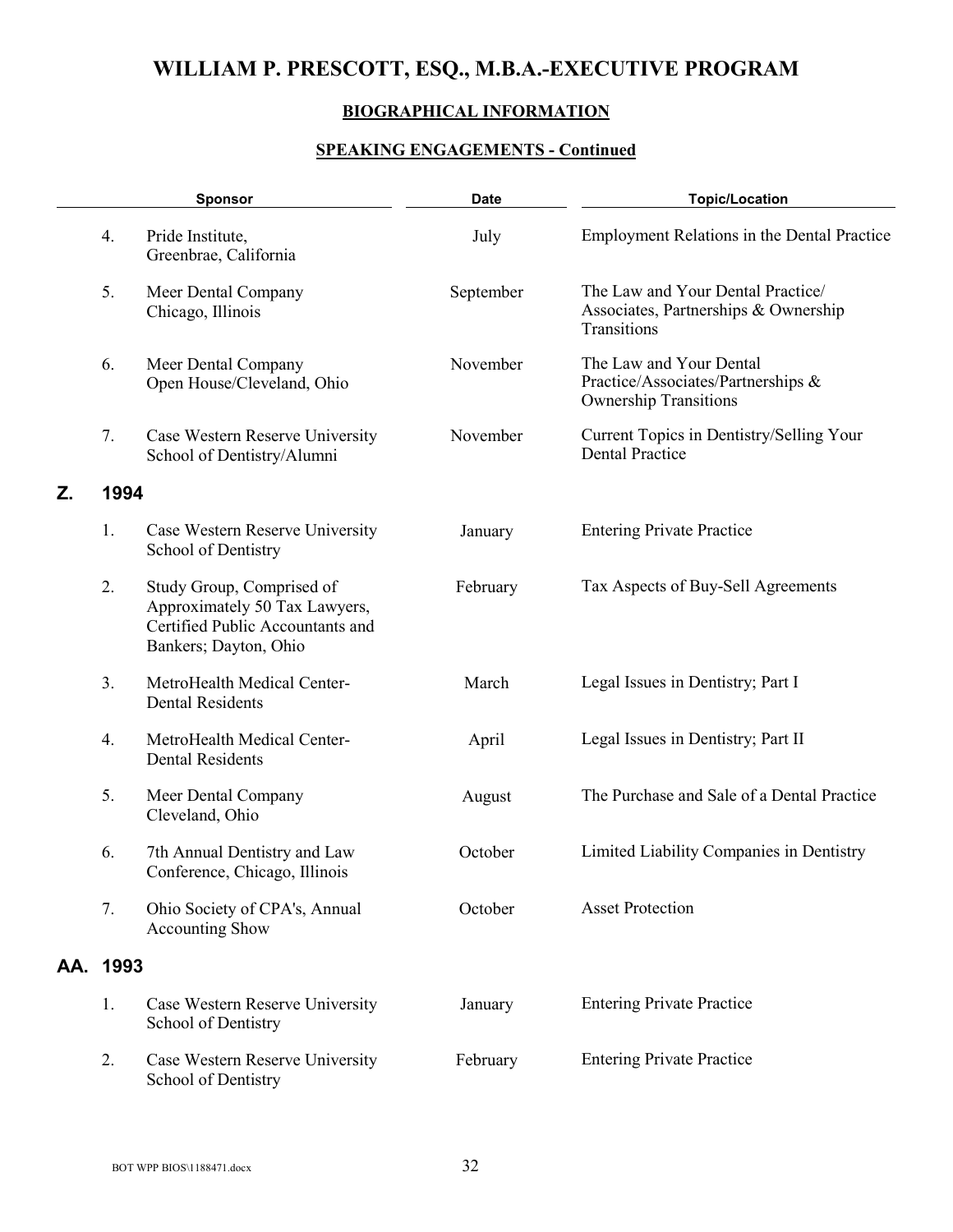## **BIOGRAPHICAL INFORMATION**

|                 | <b>Sponsor</b>                                                                                                                                                | <b>Date</b> | <b>Topic/Location</b>                                                       |
|-----------------|---------------------------------------------------------------------------------------------------------------------------------------------------------------|-------------|-----------------------------------------------------------------------------|
| 3.              | MetroHealth Medical Center -<br><b>Dental Residents</b>                                                                                                       | March       | Legal Issues in Dentistry; Part I                                           |
| 4.              | MetroHealth Medical Center -<br><b>Dental Residents</b>                                                                                                       | March       | Legal Issues in Dentistry; Part II                                          |
| 5.              | North Coast Spring Meeting The<br>Greater Cleveland Dental Society,<br>Lake, Geauga, Summit, Lorain,<br><b>Stark and Trumbull County Dental</b><br>Societies  | May         | Practice Succession Planning in Dentistry                                   |
| <b>BB. 1992</b> |                                                                                                                                                               |             |                                                                             |
| 1.              | Fortune Practice Management                                                                                                                                   | February    | Purchase and Sale of a Professional Practice                                |
| 2.              | National Association of Certified<br><b>Public Accountants</b>                                                                                                | March       | Fringe Benefit Planning                                                     |
| 3.              | QualChoice, Business Executives<br>and Owners with over 100<br>Employees                                                                                      | March       | Fringe Benefit Planning and Health Insurance                                |
| 4.              | MetroHealth Medical Center,<br>Dental and Oral Surgery<br>Departments                                                                                         | March       | Legal Issues in Dentistry/Purchase and Sale<br>of a Dental Practice; Part I |
| 5.              | Greenbriar Dental Study Club                                                                                                                                  | March       | Legal Issues in Dentistry/Purchase and Sale<br>of a Dental Practice         |
| 6.              | North Coast Spring Meeting, The<br>Greater Cleveland Dental Society,<br>Lake, Geauga, Summit, Lorain,<br><b>Stark and Trumbull County Dental</b><br>Societies | April       | Legal Issues in Dentistry/Purchase and Sale<br>of a Dental Practice         |
| 7.              | Rocky River Dental Study Club                                                                                                                                 | April       | Legal Issues in Dentistry/Purchase and Sale<br>of a Dental Practice         |
| 8.              | MetroHealth Medical Center,<br>Dental and Oral Surgery<br>Departments                                                                                         | April       | Legal Issues in Dentistry/Purchase Sale of a<br>Dental Practice; Part II    |
| 9.              | Hobe & Lucas, CPA's                                                                                                                                           | August      | Fringe Benefit Planning                                                     |
| 10.             | Baldwin-Wallace College<br>Executive M.B.A. Program                                                                                                           | September   | <b>Business Issues</b>                                                      |